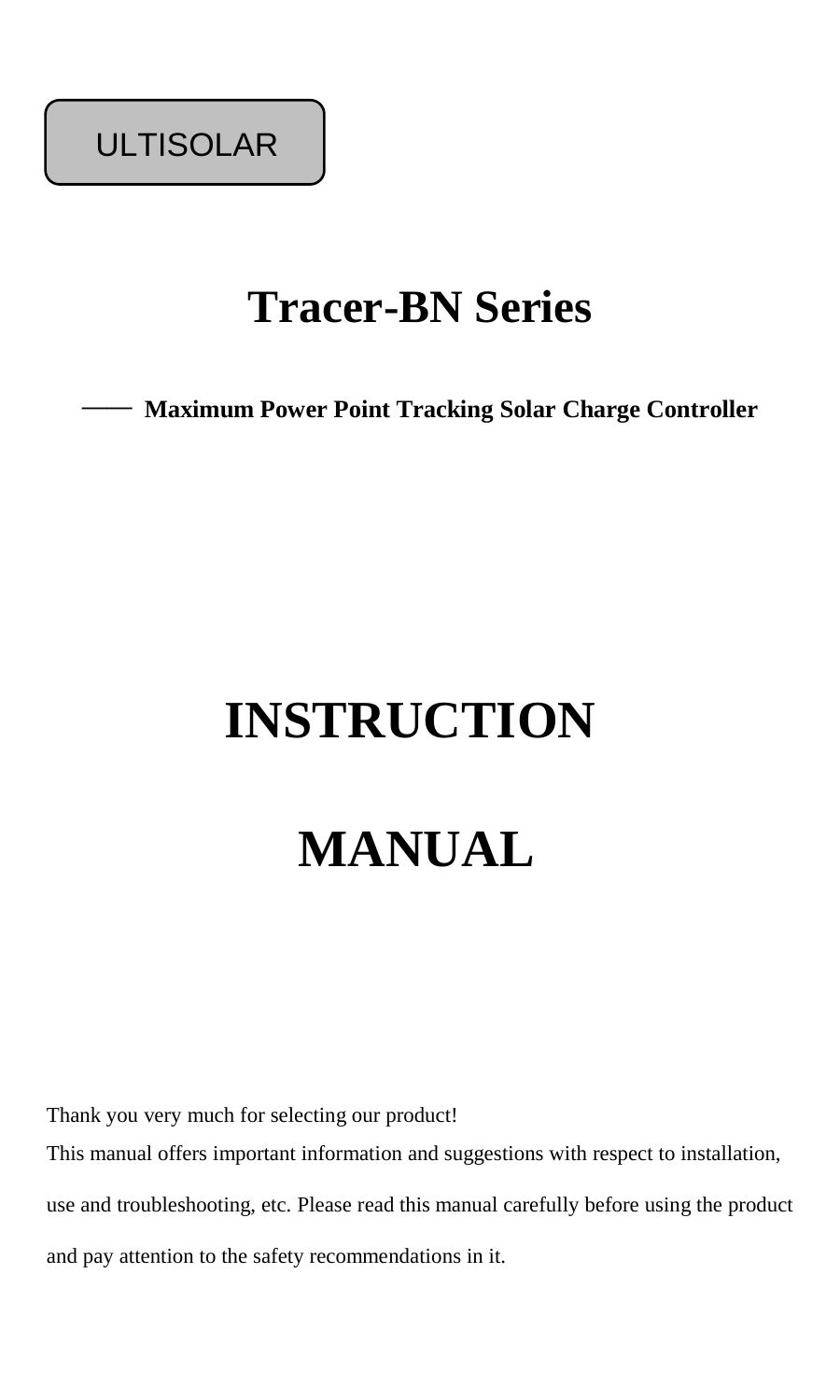## **Tracer- BN Series**

## —— **Maximum Power Point Tracking Solar Charge Controller**



## Model: Tracer1215BN/Tracer2215BN Tracer3215BN/Tracer4215BN

*\*\*Array voltage should never exceed maximum PV input voltage. Refer to the solar module documentation to determine the highest expected array Voc (open circuit voltage) as defined by the lowest expected ambient temperature for the system location.*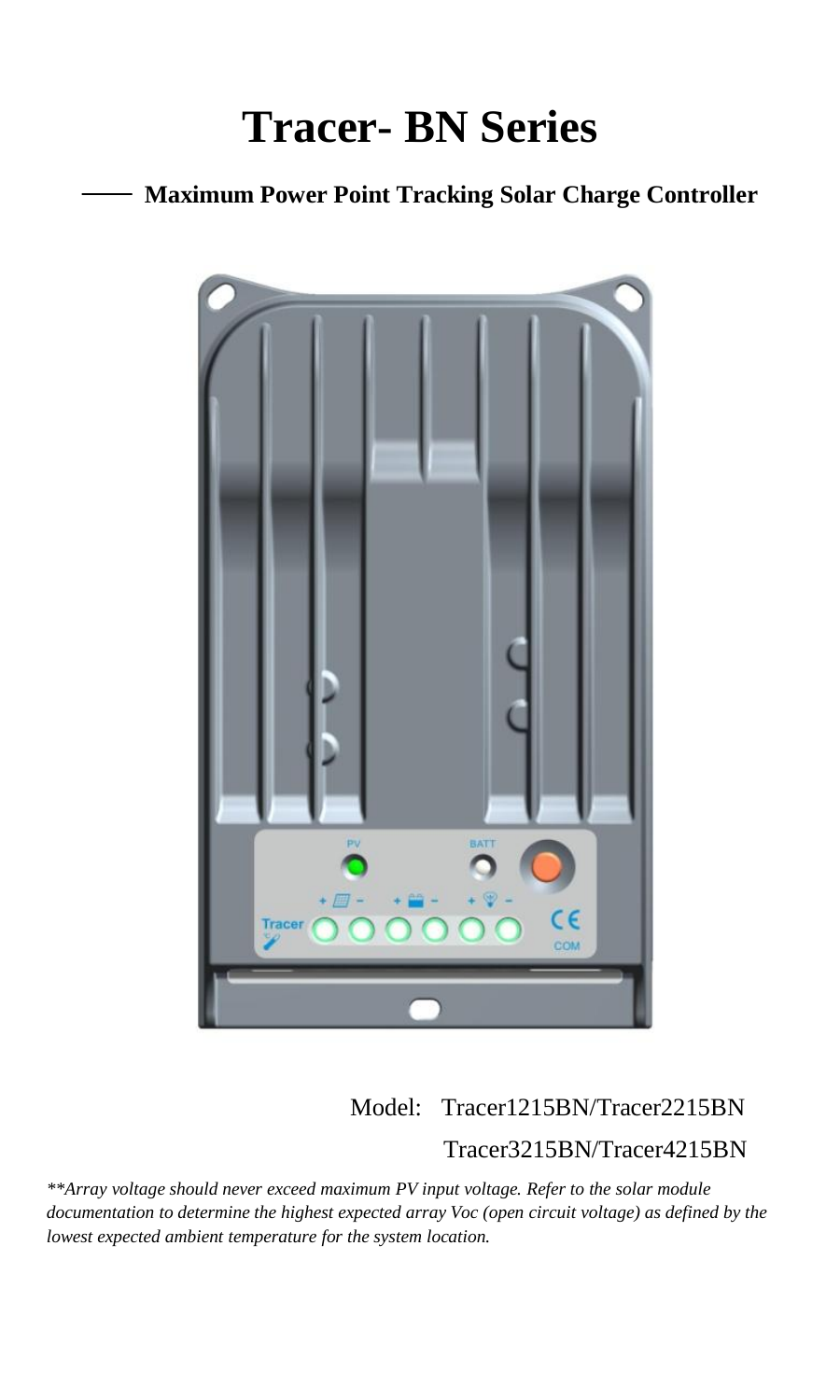## **Contents**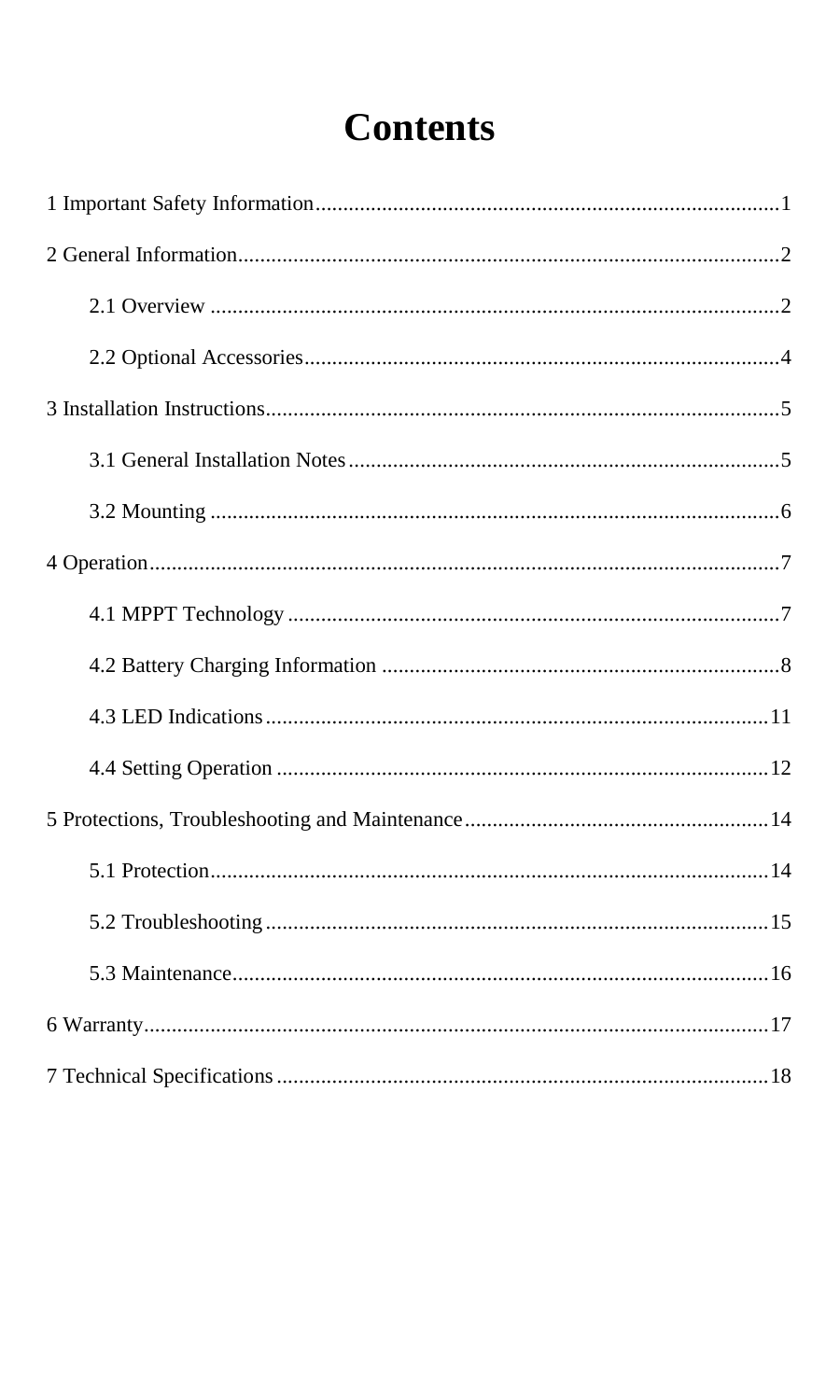## **1 Important Safety Information**

## **Save These Instructions**

This manual contains important safety, installation and operating instructions for Tracer-BN Series controller.

The following symbols are used throughout this manual to indicate potentially dangerous conditions or mark important safety instructions. Please take care when meeting these symbols.



**WARNING: Indicates a potentially dangerous condition. Use extreme caution when performing this task.**



**CAUTION: Indicates a critical procedure for safe and proper operation of the controller.**



**NOTE: Indicates a procedure or function that is important for the safe and proper operation of the controller.**

## **General Safety Information**

Read all of the instructions and cautions in the manual before beginning installation. There are no user serviceable parts inside the Tracer-BN series. Do not disassemble or attempt to repair the controller.

Disconnect the solar module and fuse/breakers near to battery before installing or adjusting the Tracer-BN series.

Install external fuses/breakers as required.

Do not allow water to enter the controller.

Confirm that power connections are tightened to avoid excessive heating from loose connection.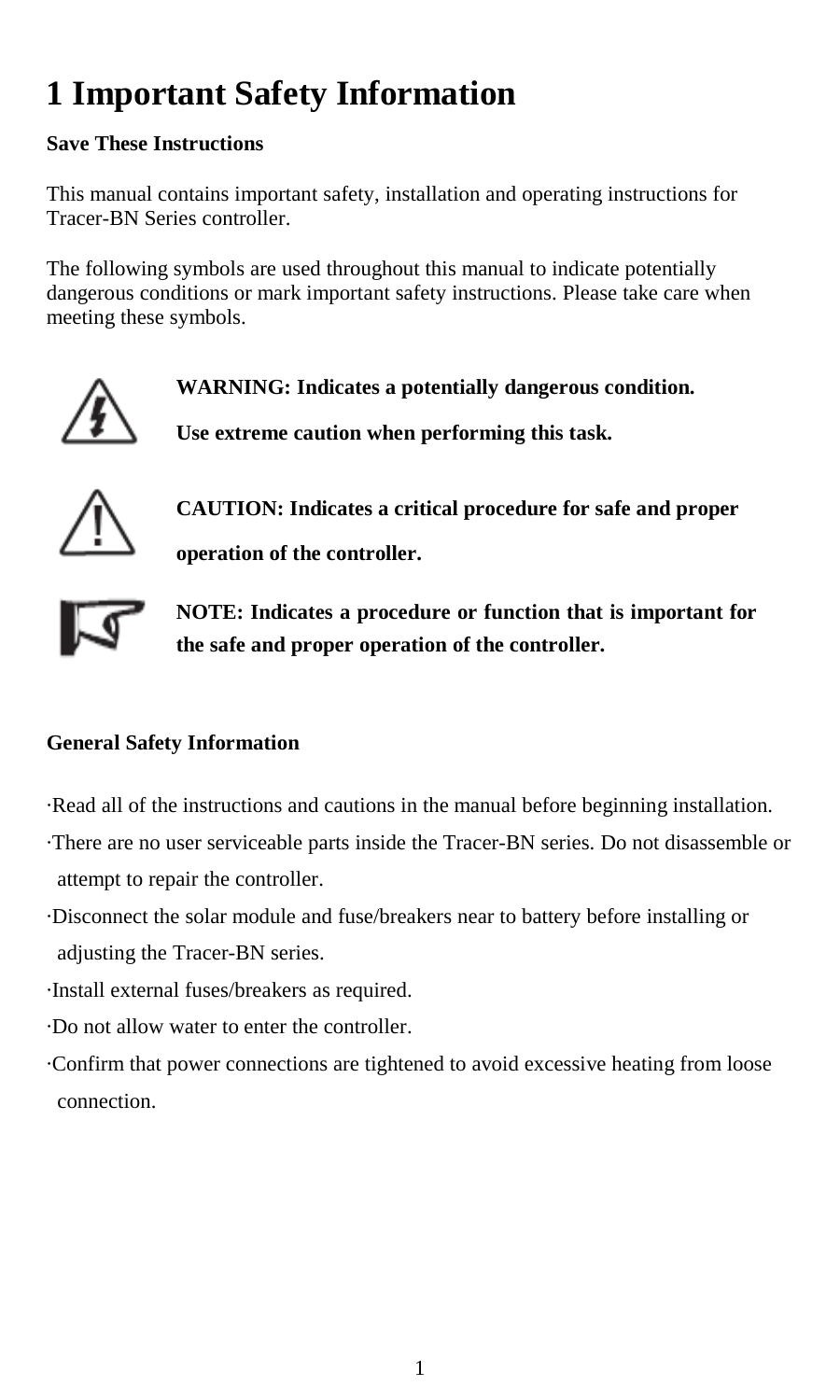## **2 General Information**

## **2.1 Overview**

Thank you for selecting the Tracer-BN series controller which represents advanced technology of our company. The features are listed below:

·12V/24V automatic identify or user-defined working voltage.

Excellent heat dissipation. Using the integration of cast aluminum radiator shell, the controller can be natural cooling.

Advanced maximum power point tracking technology to optimize using the solar system. Peak conversion efficiency is as high as 98%.

Lock the MP point fast and the controller provides the industry's highest tracking efficiency of 99%.

Widely used, automatic recognize day or night.

Several load methods are supported to convenient for different demand.

Support 4 charging options: Sealed, Gel, Flooded and User-defined.

Adopting temperature compensation and correcting the charging and discharging parameters automatically, improving the battery lifetime.

Protection: over temperature, over charging, PV and load short, PV (battery) revered, over current protection.

Actual power convenient and record function makes convenience to check the datum every day, every month and every year.

RS-485 ports via the open standard Modbus protocol are supported to meet different occasion of demand.

With supporting PC monitoring software and remote meter MT50, it is convenient to check the real-time data of controllers and set the parameters.

Support firmware update.

The Tracer-BN series controller is for off-grid solar system and control the charging and discharging of the battery. The controller features a smart tracking algorithm that maximizes the energy from the solar PV module(s) and charge the battery. At the same time, the low voltage disconnect function (LVD) will prevent the battery from over discharging.

The battery charging process has been optimized for long battery life and improved system performance. The comprehensive self-diagnostics and electronic protection functions can prevent damage from installation mistakes or system faults. In addition, the Tracer-BN series controller has a RJ45 interface to allow communication with other accessory.

Although the Tracer-BN series controller is very simple to configure and use, please take your time to read the operator's manual and become familiar with the controller. This will help you make full use of all the functions and improve your solar PV system.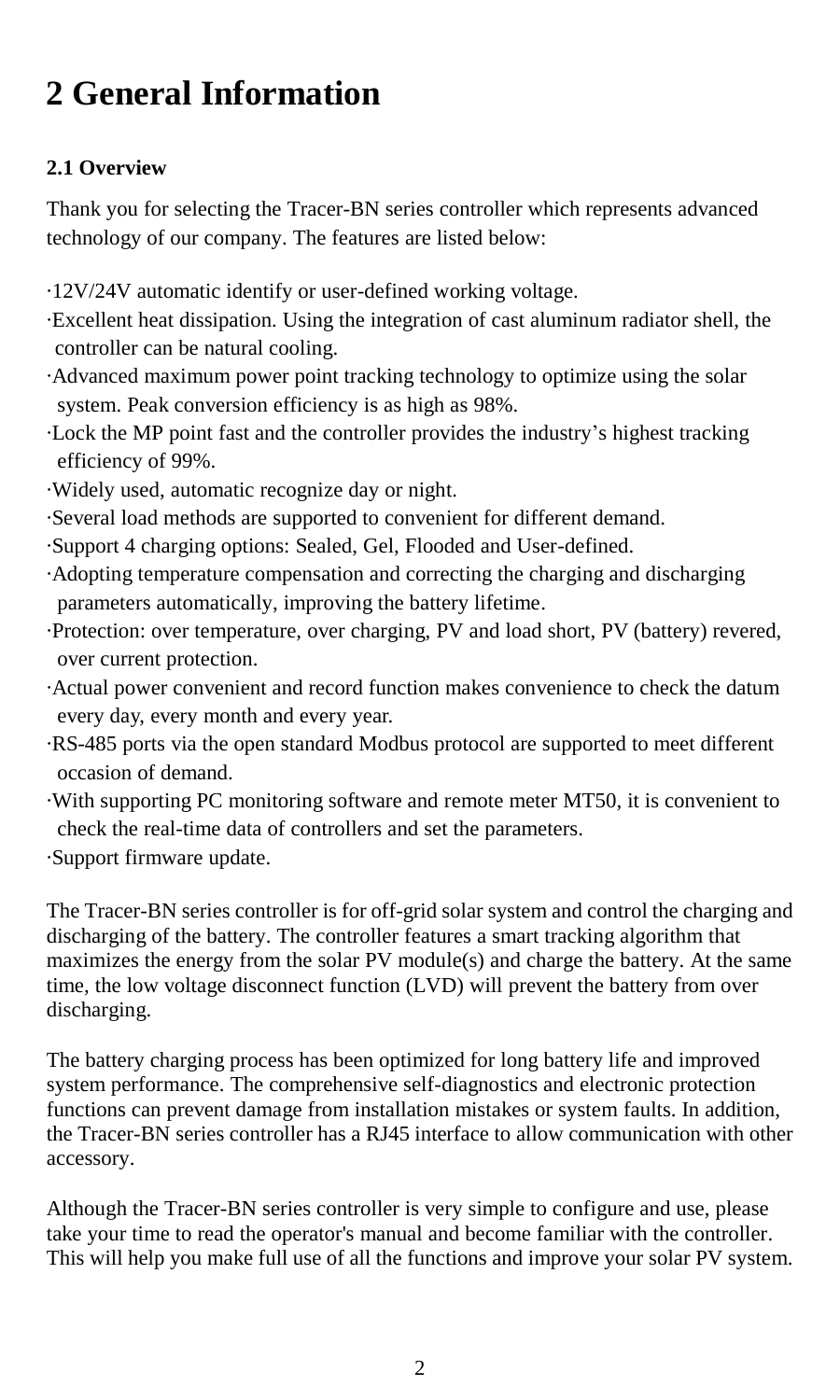

Figure 2-1 Tracer-BN Series Characteristics

## 1 – Heat Sink

Cast aluminum heat sink to dissipate controller heat.

## 2 – Charging LED Indicator

Indicate that the battery is charging or not.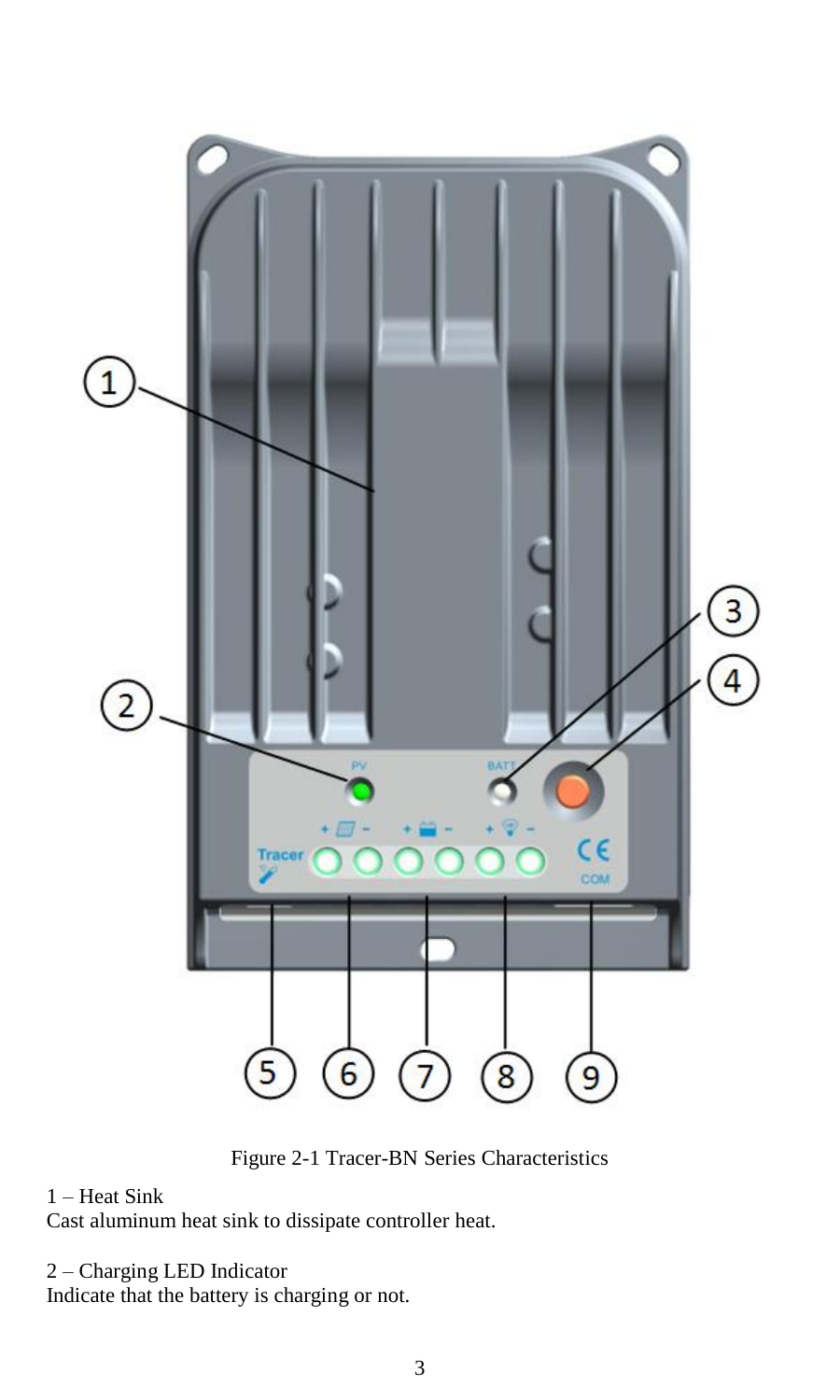3 – Battery LED Indicator Show charging status.

## $4 - Key$

Switch the load on/off in the manual mode and clear the part of faults.

5 –Temperature Sensor Port

Connect remote temperature sensor to measure ambient temperature and make temperature compensation for charging and discharging.

6 – Solar Module Terminals Connect solar modules.

7 – Battery Terminals Connect batteries.

8 – Load Terminals Connect loads.

9 – RS-485 Port (RJ45 interface) Connect with PC or MT50 to monitor or update firmware.

## **2.2 Optional Accessories**

1. Remote Temperature Sensor (Model:RTS300R47K3.81A)

Acquiring of battery temperature for undertaking temperature compensation of control parameters, the standard length of the cable is 3m (length can be customized). The RTS300R47K3.81A connects to the port (5th ) on the controller. Note: unplug the RTS, the temperature of battery will be set to a fixed value 25 °C.

## 2. Remote Meter (Model: MT50)

The digital remote meter displays system operating information, error indications, and self-diagnostics. Information displayed on a backlit LCD display is easy to read and large buttons make navigating the meter menus easy. The meter can be flush mounted in a wall or frame. The MT50 (standard edition) is supplied with one 2 meter long cable. The MT50 connects the Tracer-BN series with the RJ45 interface.

3. Super Parameter Programmer (Model: SPP-01)

The SPP-01 can realize one-key setting operation which is suitable for bulk quantity products setting in the projects.

## 4. USB To RS-485 converter (Model:CC-USB-RS485-150U)

USB To RS-485 converter is used to monitor each controller on the network using EPsolar Station PC software and update the firmware. The length of cable is 1.5m. The CC-USB-RS485-150U connects to theRS-485 Port (9th) on the controller.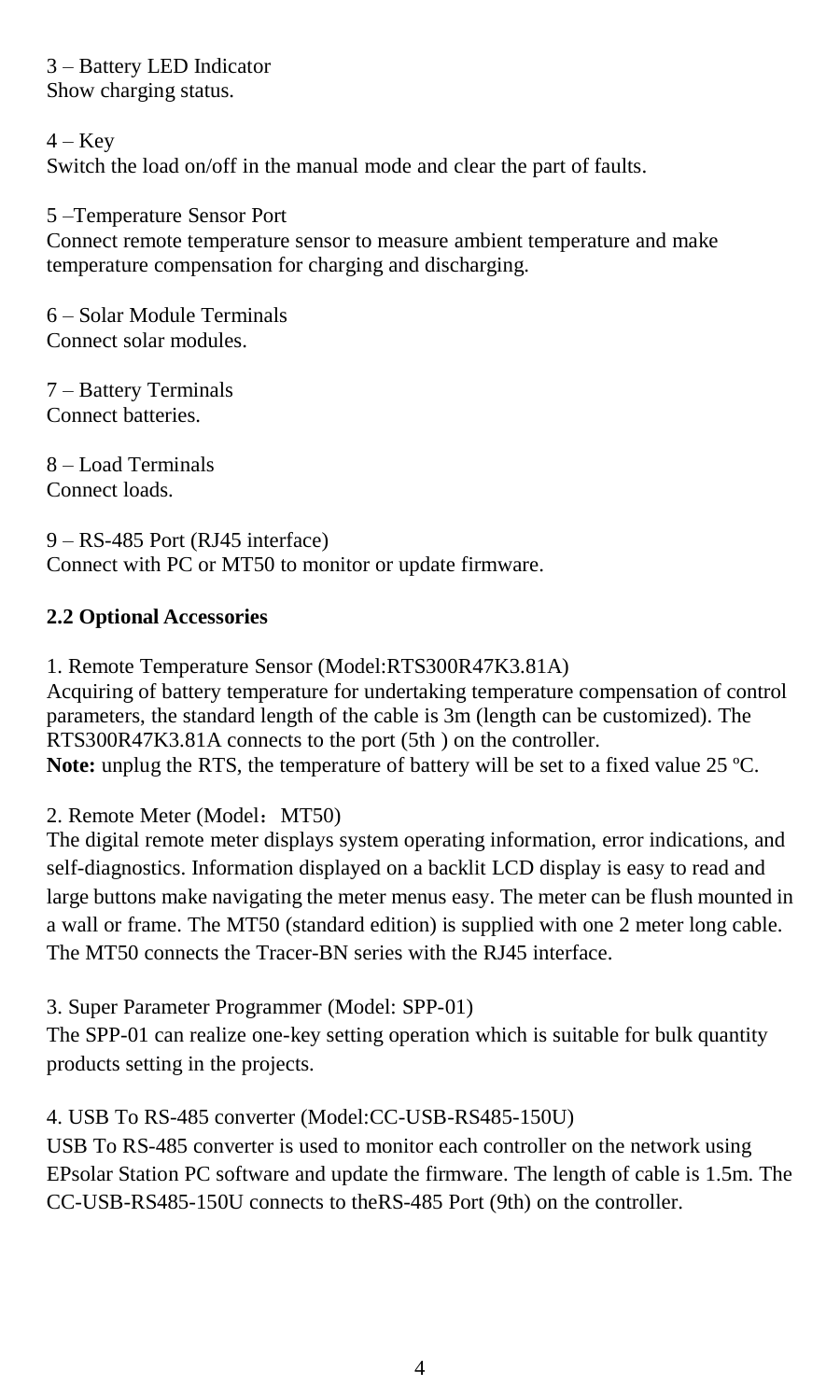## **3 Installation Instructions**

## **3.1 General Installation Notes**

- Be very careful when working with batteries. Wear eye protection. Have fresh water available to wash and clean any contact with battery acid.
- Uses insulated tools and avoid placing metal objects near the batteries.
- Explosive battery gasses may be present during charging. Be certain there is sufficient ventilation.
- Loose power connections and/or corroded wires may result in resistive connections that melt wire insulation, burn surrounding materials, or even cause fire. Ensure tight connections and use cable clamps to secure cables and prevent them from swaying in mobile applications.
- Use with Sealed batteries only under the controller requires.
- Battery connection may be wired to one battery or a bank of batteries. The following instructions refer to a singular battery, but it is implied that the battery connection can be made to either one battery or a group of batteries in a battery bank.
- Select the system cables according to 3A/mm<sup>2</sup> current density.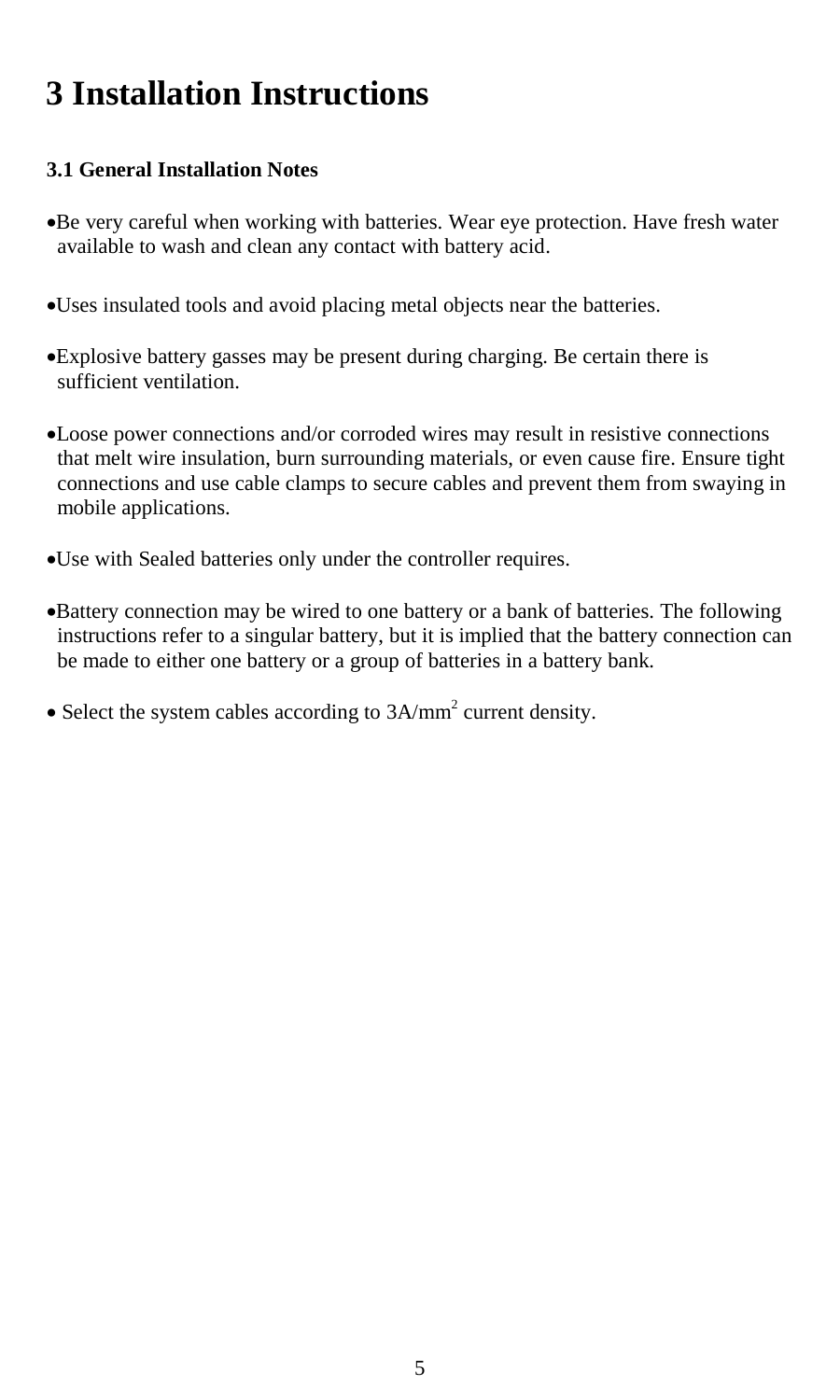

1. Connect components to the charge controller in the sequence as shown above and pay much attention to the "+" (Red) and "-" (Black).

2. After installation, power the battery and check the battery indicator on the controller, it will be green. If it's not green, please refer to chapter 5.

3. The battery fuse should be installed as close to battery as possible. The suggested distance is within 150mm.



**NOTE: Unplug the RTS, the temperature of battery will be set to a fixed value 25 ºC.**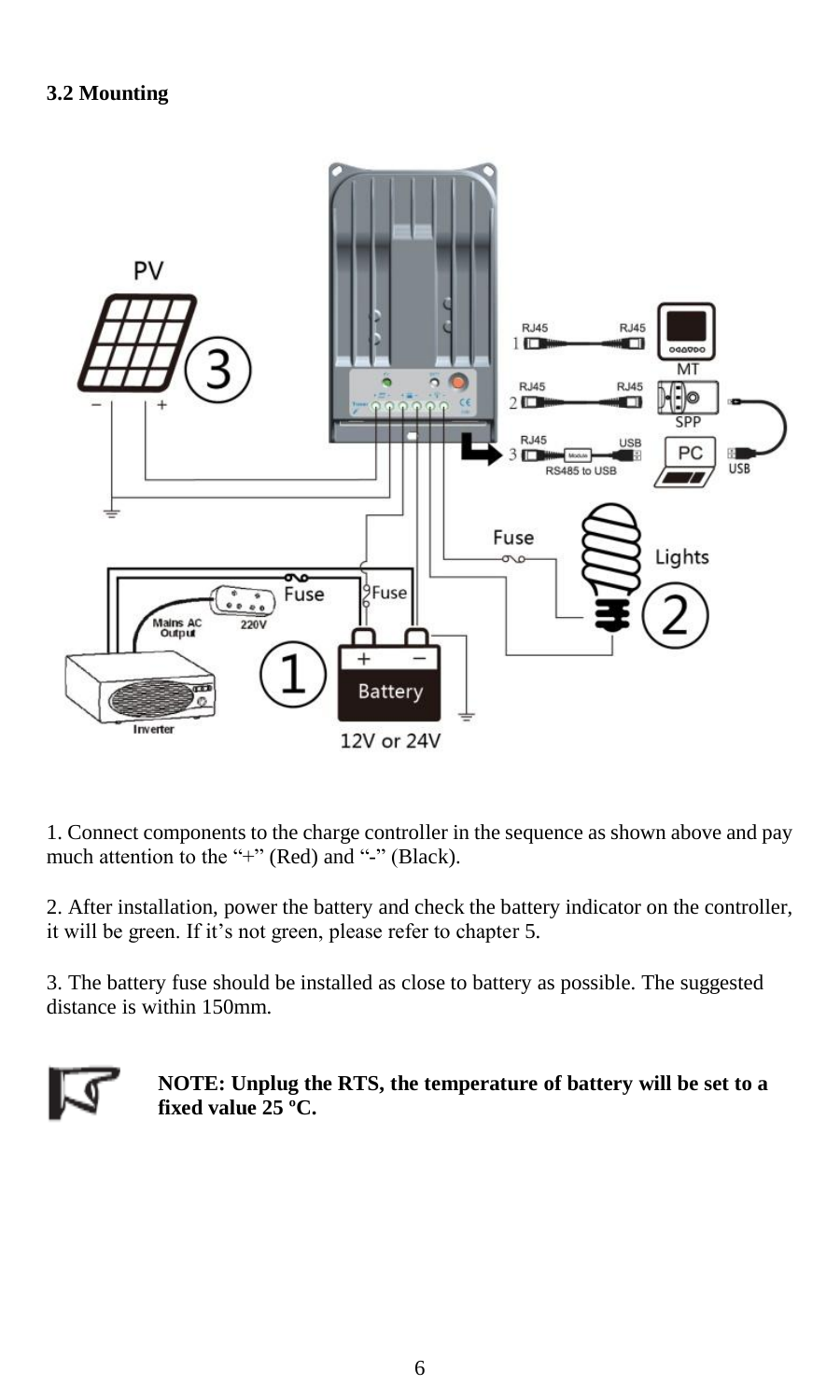## **4 Operation**

## **4.1 MPPT Technology**

The Tracer-BN series utilizes Maximum Power Point Tracking technology to extract maximum power from the solar module (s). The tracking algorithm is fully automatic and does not require user adjustment, Tracer-BN series technology will track the array maximum power point voltage (Vmp) as it varies with weather conditions, ensuring that maximum power is harvested from the array through the course of the day.

## **· Current Boost**

In many cases, Tracer-BN series MPPT technology will "boost" the solar charge current. For example, a system may have 8 Amps of solar current flowing into the Tracer-BN series and 10 Amps of charge current flowing out to the battery. The Tracer-BN series does not create current! Rest assured that the power into the Tracer-BN series is the same as the power out of the Tracer-BN series. Since power is the product of voltage and current (Volts×Amps), the following is true\*:

- (1) Power Into the Tracer-BN series =Power Out of the Tracer-BN series
- (2) Volts In×Amps In=Volts Out×Amps Out

**\*** Assuming 100% efficiency. Actually, the losses in wiring and conversion exist.

If the solar module's Vmp is greater than the battery voltage, it follows that the battery current must be proportionally greater than the solar input current so that input and output power are balanced. The greater the difference between the maximum power voltage and battery voltage, the greater the current boost. Current boost can be substantial in systems where the solar array is of a higher nominal voltage than the battery.

## **· An Advantage Over Traditional Controllers**

Traditional controllers connect the solar module directly to the battery when recharging. This requires that the solar module operate in a voltage range that is below the module's Vmp. In a 12V system for example, the battery voltage may range from 11-15Vdc but the module's Vmp is typically around 16 or 17V.

Figure 4-1 shows a typical current VS. voltage output curve for a nominal 12V off-grid module.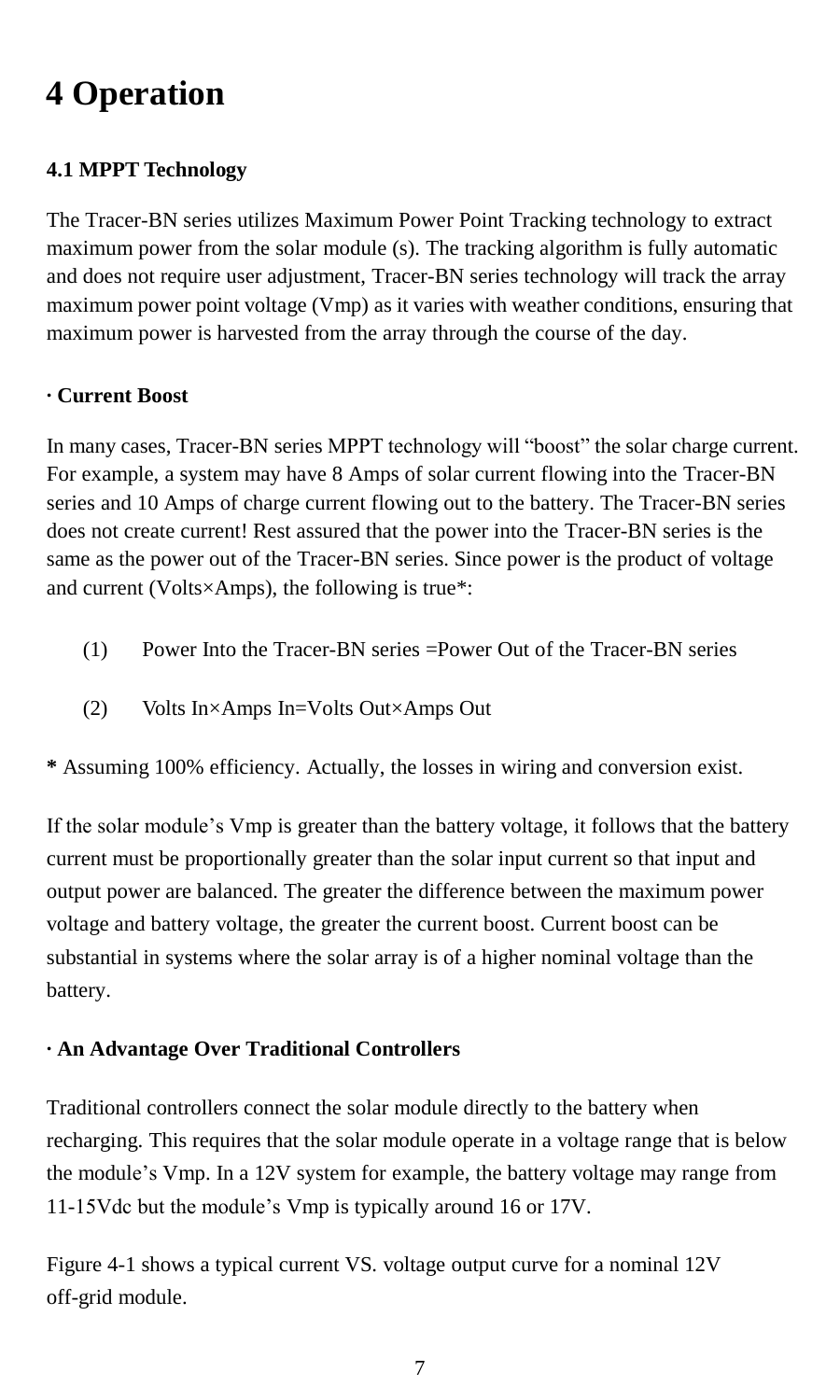



Figure 4-1 Nominal 12V Solar Module I-V curve and output power graph

The array Vmp is the voltage where the product of current and voltage (Amps  $\times$ Volts) is greatest, which falls on the "knee" of the solar module I-V curve as shown in Figure4-1. Because Traditional controllers do not operate at the Vmp of the solar modules(s), energy is wasted that could otherwise be used to charge the battery and power system loads. The greater the difference between battery voltage and the Vmp of the module, the more energy is wasted.

Tracer-BN series MPPT technology will always operate at the Vmp resulting in less wasted energy compared to traditional controllers.

## **· Conditions That Limits The Effectiveness Of MPPT**

The Vmp of a solar module decreases as the temperature of the module increases. In very hot weather, the Vmp may be close or even less than battery voltage. In this situation, there will be very little or no MPPT gain compared to traditional controllers. However, systems with modules of higher nominal voltage than the battery bank will always have an array Vmp greater than battery voltage. Additionally, the savings in wiring due to reduced solar current make MPPT worthwhile even in hot climates.

## **4.2 Battery Charging Information**

## **Four Charging Stage**

The Tracer-BN series has a 4-stage battery charging algorithm for rapid, efficient, and safe battery charging.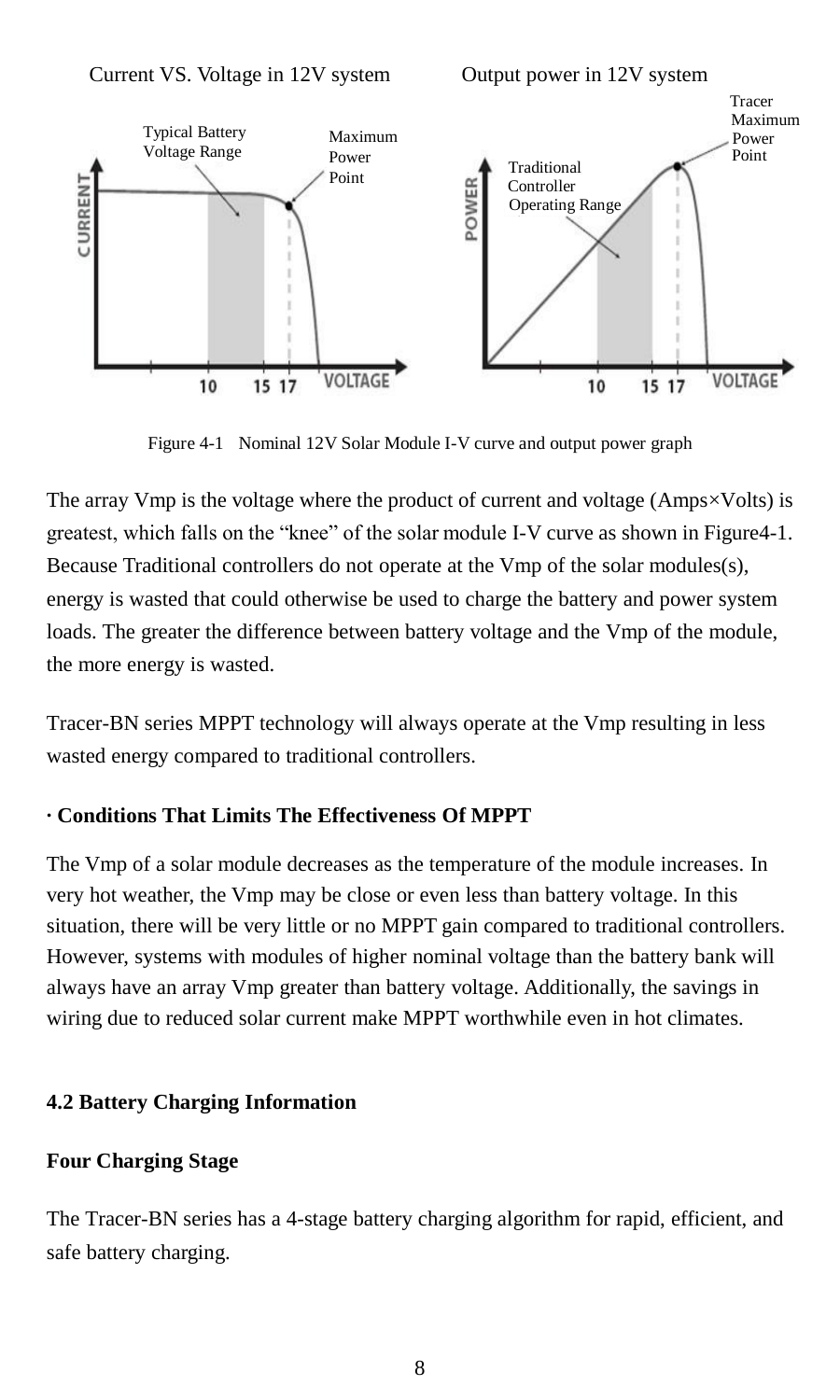

Figure 4-2 Tracer-BN series MPPT charging algorithm

## **Bulk Charge**

In this stage, the battery voltage has not yet reached boost voltage and 100% of available solar power is used to recharge the battery.

## **·Boost Charge**

When the battery has recharged to the Boost voltage setpoint, constant-voltage regulation is used to prevent heating and excessive battery gassing. The Boost stage remains 120 minutes and then goes to Float Charge. Every time when the controller is powered on, if it detects neither over discharged nor overvoltage, the charging will enter into boost charging stage.

## **Float Charge**

After the Boost voltage stage, Tracer-BN series will reduce the battery voltage to Float voltage setpoint. When the battery is fully recharged, there will be no more chemical reactions and all the charge current transmits into heat and gas at this time. Then the Tracer-BN series reduces the voltage to the floating stage, charging with a smaller voltage and current. It will reduce the temperature of battery and prevent the gassing, also charging the battery slightly at the same time. The purpose of Float stage is to offset the power consumption caused by self consumption and small loads in the whole system, while maintaining full battery storage capacity.

In Float stage, loads can continue to draw power from the battery. In the event that the system load(s) exceed the solar charge current, the controller will no longer be able to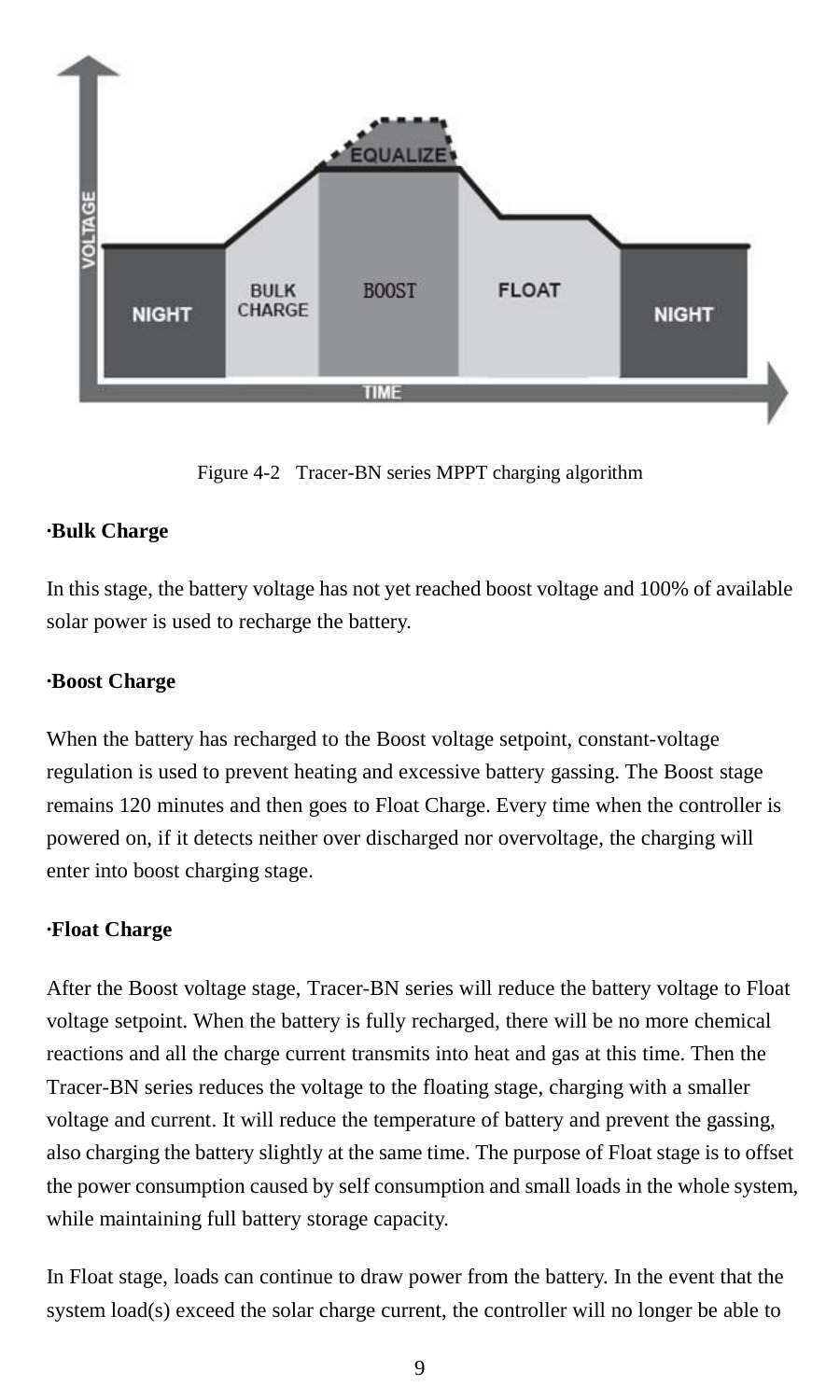maintain the battery at the Float setpoint. Should the battery voltage remains below the boost reconnect charging voltage, the controller will exit Float stage and return to Bulk charging.

## **·Equalize**



**WARNING: Risk of explosion! Equalizing flooded battery can produce explosive gases, so well ventilation of battery box is necessary.**



**CAUTION: Equipment damage! Equalization may increase battery voltage to the level damaging to sensitive DC loads. Ensure that all load allowable input voltages are greater than the equalizing charging set point voltage.** 



**CAUTION: Equipment damage! Over-charging and excessive gas precipitation may damage the battery plates and activate material shedding on them. Too high an equalizing charge or for too long may cause damage. Please carefully review the specific requirements of the battery used in the system.**

Certain types of batteries benefit from periodic equalizing charge, which can stir the electrolyte, balance battery voltage and complete chemical reaction. Equalizing charge increases the battery voltage, higher than the standard complement voltage, which gasifies the battery electrolyte.

If it detects that the battery is being over discharged, the solar controller will automatically turn the battery to equalization charging stage, and the equalization charging will be 120mins. Equalizing charge and boost charge are not carried out constantly in a full charge process to avoid too much gas precipitation or overheating of battery.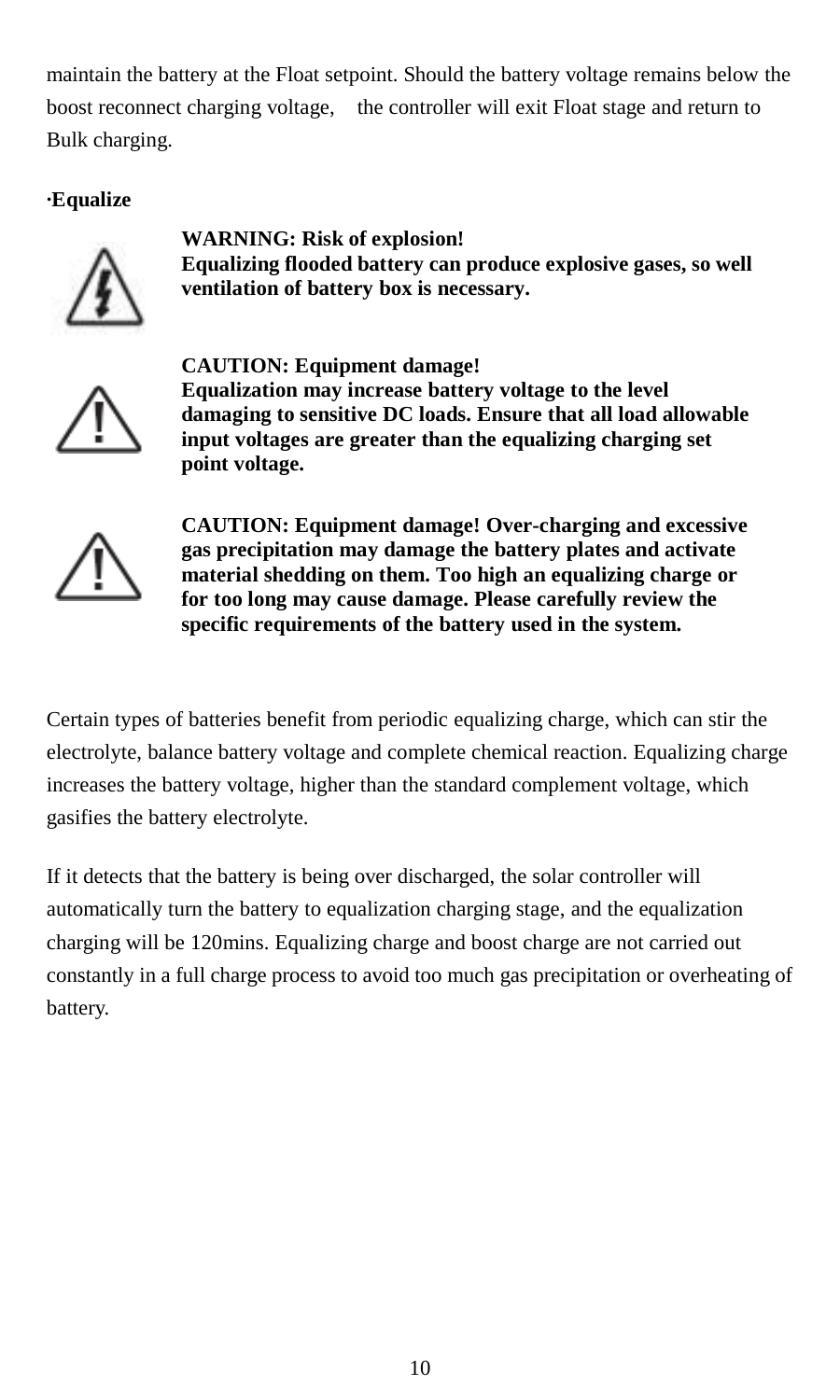## **4.3 LED Indications**



## **Charging Indicator**

| Charging LED indicator | Table4-1      |
|------------------------|---------------|
| Indicator              | <b>Status</b> |
| Green blink            | Charging      |
| Green steady OFF       | No charging   |

## **Battery Indicator**

| <b>Battery LED</b> indicator | Table 4-2                |
|------------------------------|--------------------------|
| Indicator                    | <b>Status</b>            |
| Green steady ON              | Normal                   |
| Green slow blink             | Full                     |
| Orange steady ON             | Under voltage warning    |
| Red steady ON                | Low voltage disconnect   |
| Green fast blink             | High volt disconnect     |
| Red blink                    | Battery over temperature |

## **All LED Indicators**

| All LED indicators           | Table 4-3          |
|------------------------------|--------------------|
| Indicator                    | Status             |
| Blink(Battery LED in Red)    | Work voltage error |
|                              | Controller over    |
| Blink(Battery LED in Orange) | temperature        |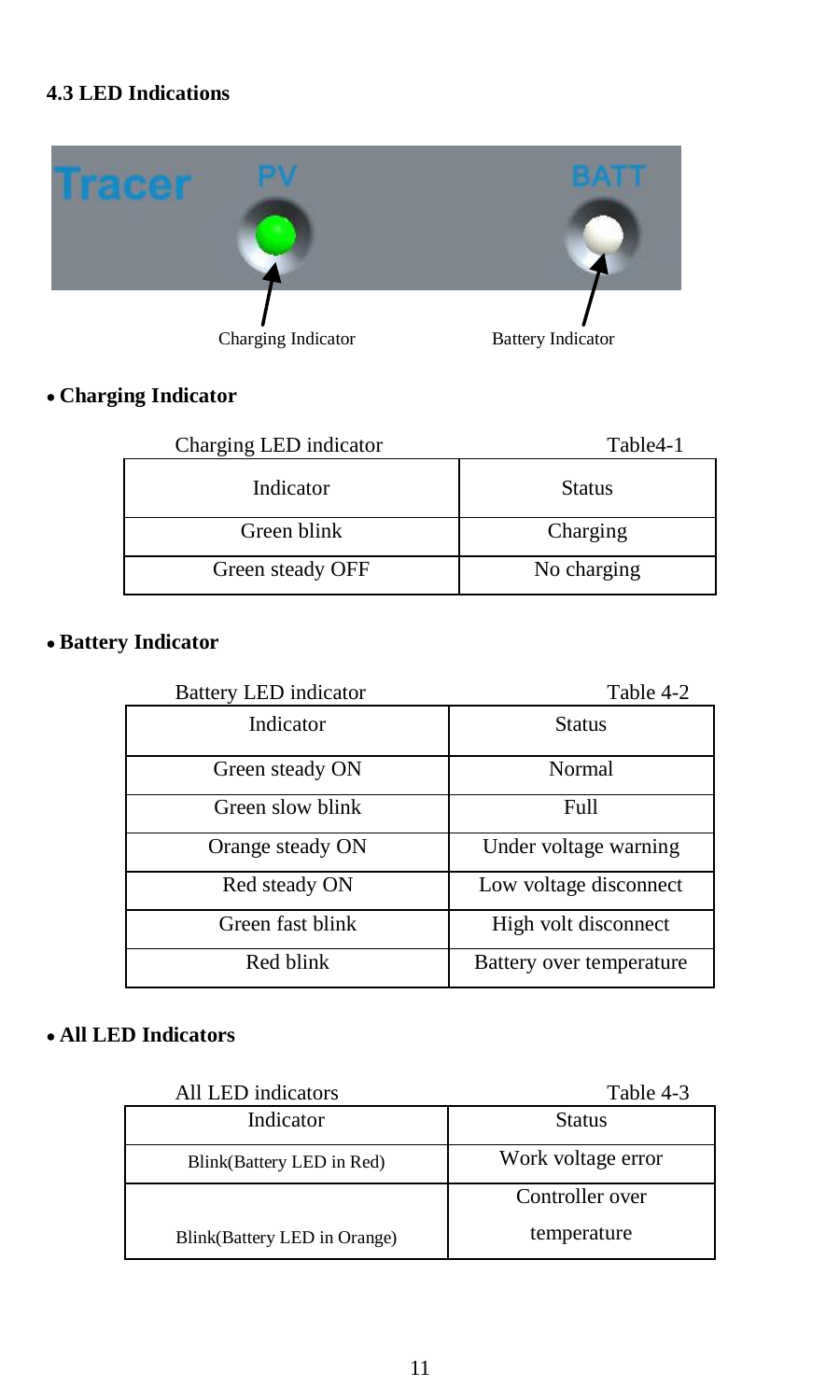## **4.4 Setting Operation**



Three methods to configure the controller:

1–Remote meter, MT50/MT100 (Use standard twisted net cable, model: CC-RS485-RS485-200U-MT).

2–Super parameter programmer, SPP-01(Use standard twisted net cable, model: CC-RS485-RS485-200U). One-key easily configure and apply to batch setting.

3–PC monitoring setting software "Solar Station Monitor" (Use USB to RS485) converter cable with model: CC-USB-RS485-150U.

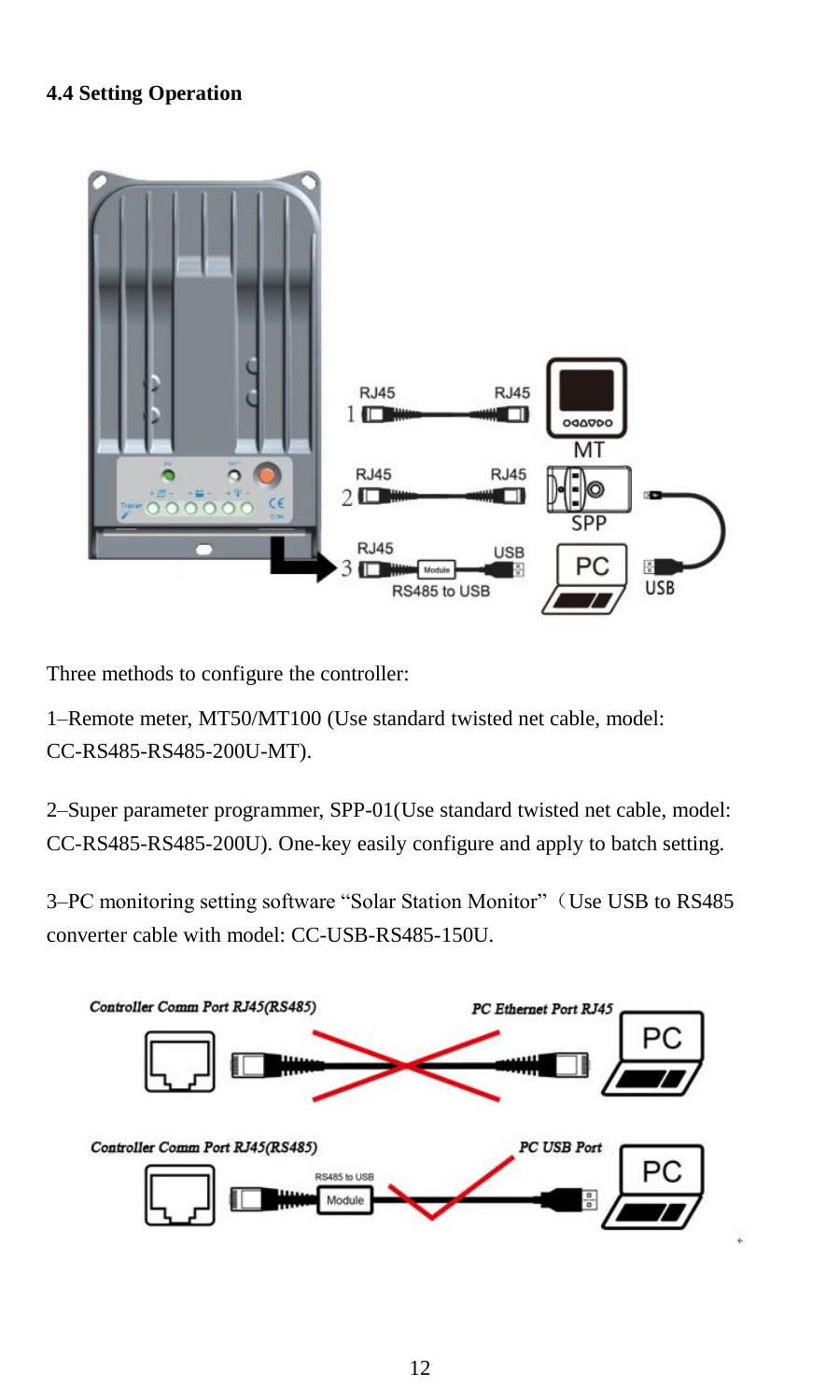

**WARNING: Do not use the standard twisted-net cable to connect the device and PC net interface, or the permanent damage will occur.**

## **•Load Set Mode**

- 1. Manual Control (default)
- 2. Light ON/Off
- 3.Light ON+ Timer
- 4.Time Control

## **•Battery Type**

1. Gel 2. Sealed(default) 3. Flooded 4. User



**NOTE: Please refer to user guide or contact with the sales for the detail of setting operation.**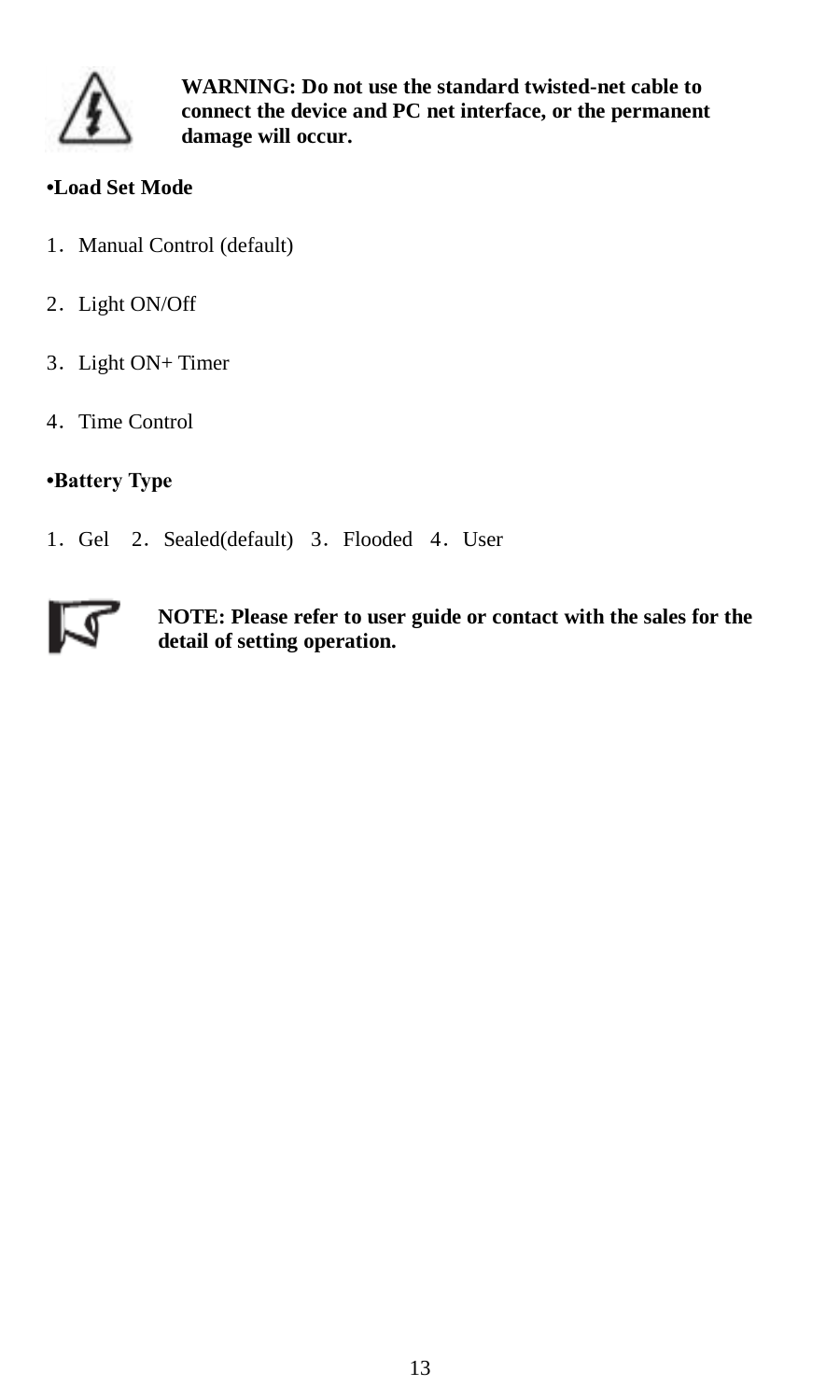## **5 Protections, Troubleshooting and Maintenance**

## **5.1 Protection**

#### **·PV Array Short Circuit**

When PV short circuit occurs, the controller will stop charging. Clear it to resume normal operation.

## **·PV Overvoltage**

If PV voltage is larger than maximum input open voltage 150V, PV will remain disconnected and warning until the voltage falls safely below 145V. PV voltage cannot be too high, otherwise it may damage the controller, please verify the PV parameter.

### **·PV Overcurrent**

The Tracer-BN series controller will limit battery charging current to the Maximum Battery Current rating. Therefore an over-sized solar array will not operate at peak power.

## **·Load Overload**

If the load current exceeds the maximum load current rating 1.05 times, the controller will disconnect the load. Overloading must be cleared up through reducing the load and restarting controller.

### **·Load Short Circuit**

Fully protected against load wiring short-circuit. Once the load short (more than quadruple rate current), the load short protection will start automatically. After five automatic load reconnect attempts, the fault must be cleared by restarting controller.

#### **·PV Reverse Polarity**

Fully protection against PV reverse polarity, no damage to the controller will result. Correct the miswire to resume normal operation.

#### **Battery Reverse Polarity**

Fully protection against battery reverse polarity, no damage to the controller will result. Correct the miswire to resume normal operation.

### **·Damaged Remote Temperature Sensor**

If the temperature sensor short-circuited or damaged, the controller will be charging or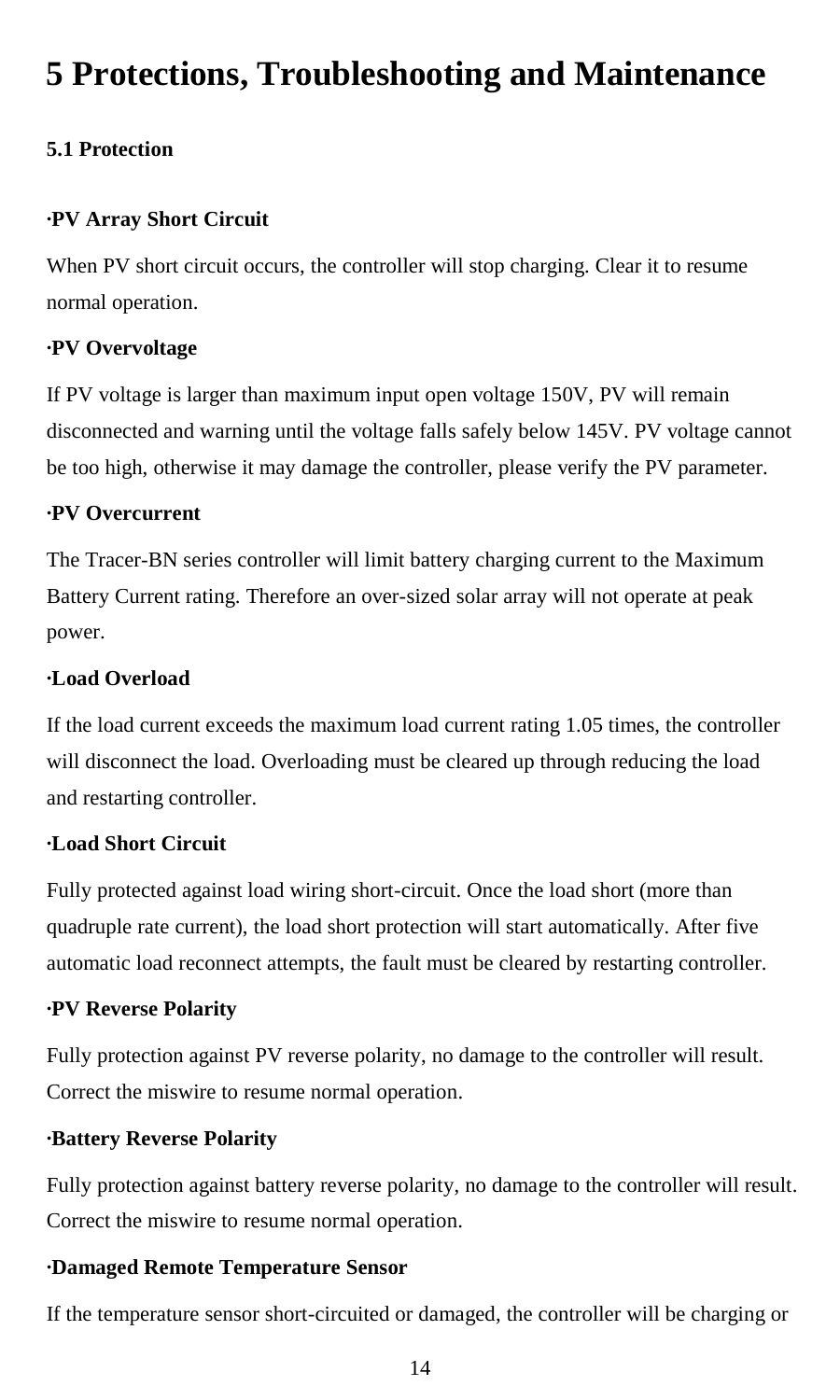discharging at the default temperature 25℃ to prevent the battery damaged from overcharging or over discharged.

## **·Over Temperature Protection**

If the temperature of the controller heat sinks exceeds 85℃, the controller will automatically start the overheating protection and recover below 75℃.

## **5.2 Troubleshooting**

| <b>Trouble Shooting</b>                                                                       | Table 5-1                                                                        |                                                                                                                                                                                                                            |
|-----------------------------------------------------------------------------------------------|----------------------------------------------------------------------------------|----------------------------------------------------------------------------------------------------------------------------------------------------------------------------------------------------------------------------|
| Faults                                                                                        | Possible reasons                                                                 | Troubleshooting                                                                                                                                                                                                            |
| Charging LED indicator<br>off during daytime when<br>sunshine falls on PV<br>modules properly | PV array<br>disconnection                                                        | Confirm that PV and battery wire<br>connections are correct and tight.                                                                                                                                                     |
| <b>Battery LED</b> indicator<br>green fast blink                                              | <b>Battery</b> voltage<br>higher than over<br>voltage disconnect<br>voltage(OVD) | Check if battery voltage too high,<br>and disconnect the solar module.                                                                                                                                                     |
| Battery LED indicator is<br>orange                                                            | Battery under<br>voltage                                                         | Load output is normal, charging<br>LED indicator will return to<br>green automatically when fully<br>charged.                                                                                                              |
| <b>Battery LED</b> indicator<br>red color                                                     | <b>Battery</b> low voltage<br>disconnect                                         | The controller cut off the output<br>automatically, LED indicator<br>will return to green automatically<br>when fully charged.                                                                                             |
| All the LED indicators<br>blink.<br>(battery orange indicator<br>blink)                       | Too high<br>temperature of<br>controller                                         | When heat sink of the controller<br>exceeds 85℃, the controller will<br>automatically cut input and<br>output circuit. When the<br>temperature below 75℃, the<br>controller will resume to work.                           |
| All the LED indicators<br>blink.<br>(battery red indicator<br>blink)                          | System voltage<br>error                                                          | Check whether the battery<br>voltage match with the controller<br>working voltage. Please change<br>to a suitable battery or reset the<br>working voltage. Remove all<br>faults and click the button to<br>resume to work. |
| No output load terminals                                                                      | Over load or Short<br>circuit                                                    | Remove or reducing the load and<br>click the button, the controller<br>will resume to work after 3<br>seconds.                                                                                                             |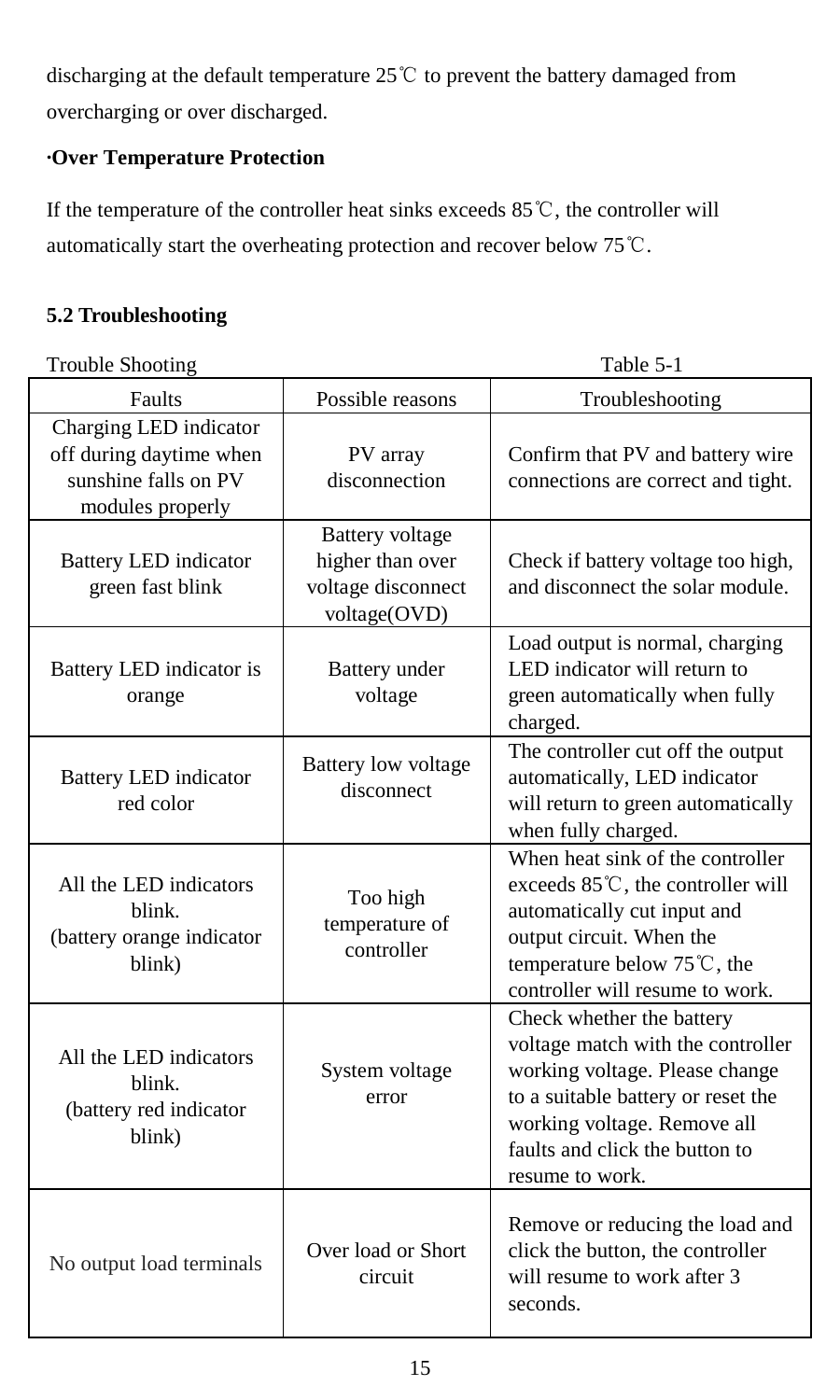

**NOTE: If all the led are off, please check the voltage of battery. At least 9V voltage to activate the controller.**



**NOTE: If the charging led is steady off without miswire, check the PV input voltage which should be higher than battery's.**

## **5.3 Maintenance**

The following inspections and maintenance tasks are recommended at least two times per year for best performance.

- Check that the controller is securely mounted in a clean and dry environment.
- Check that the air flow and ventilation around the controller is not blocked. Clear all dirt or fragments on the heat sink.
- Check all the naked wires to make sure insulation is not damaged for serious solarization, frictional wear, dryness, insects or rats etc. Maintain or replace the wires if necessary.
- Tighten all the terminals. Inspect for loose, broken, or burnt wire connections.
- Confirm that all the system components are ground connected tightly and correctly.
- Confirm that all the terminals have no corrosion, insulation damaged, high temperature or burnt/discolored sign, tighten terminal screws to the suggested torque.
- Inspect for dirt, insects and corrosion, and clear up.

 Check and confirm that lightning arrester is in good condition. Replace a new one in time to avoid damaging of the controller and even other equipments.



**CAUTION**:**Risk of electric shock! Make sure all the power is turned off before above operations, and then follow the corresponding inspections and operations.**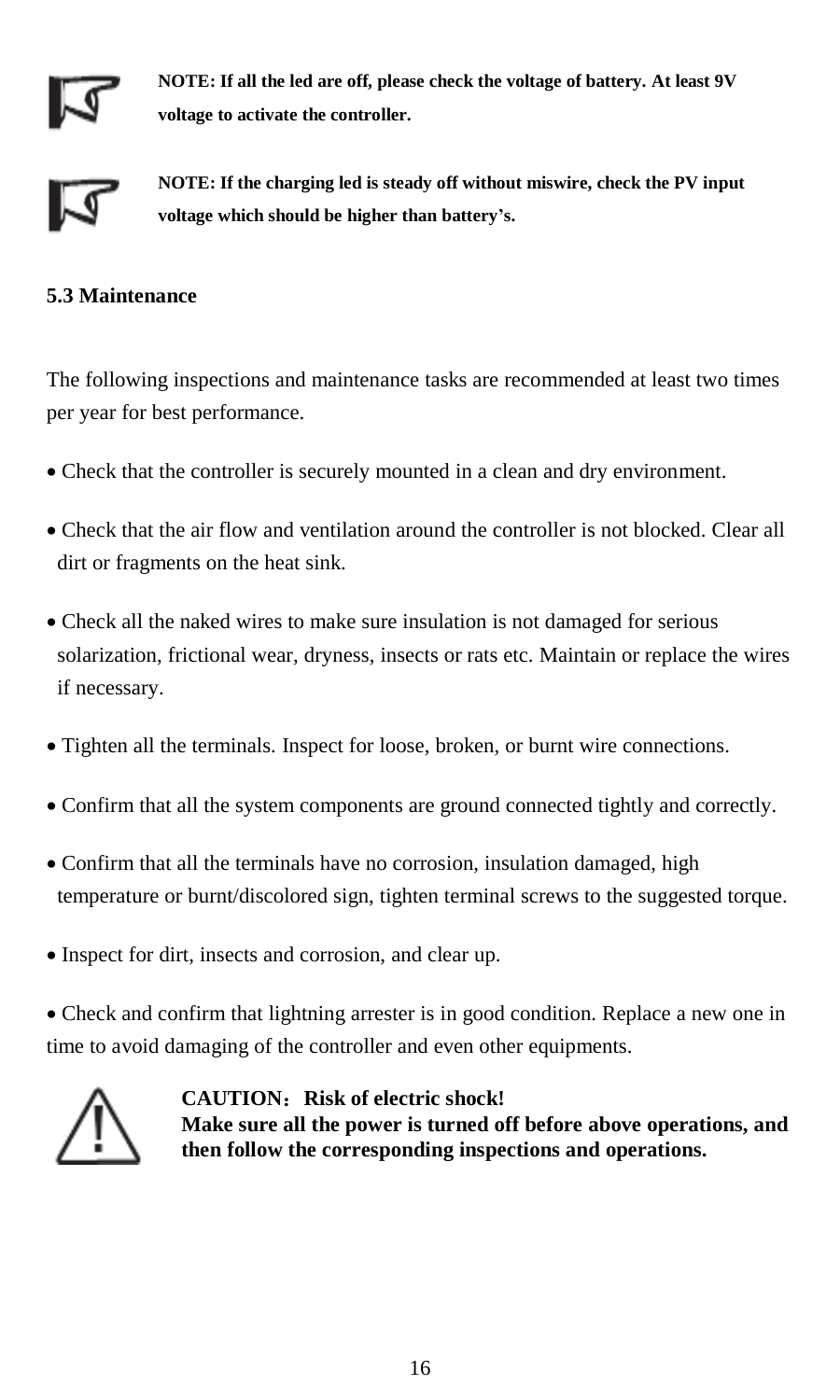## **6 Warranty**

The Tracer-BN Series charge controller is warranted to be free from defects for a period of TWO (2) years from the date of shipment to the original end user.

## **• Claim Procedure:**

Before requesting warranty service, check the Operation Manual to be certain that there is a problem with the controller. Return the defective product to us with shipping charges prepaid if problem cannot be solved. Provide proof of date and place of purchase. To obtain rapid service under this warranty, the returned products must include the model, serial number and detailed reason for the failure, the module type and size, type of batteries and system loads. This information is critical to a rapid disposition of your warranty claim.

## **•This Warranty Does Not Apply Under The Following Conditions:**

- 1. Damage by accident, negligence, abuse or improper use.
- 2. PV or load current exceeding the ratings of product.
- 3. Unauthorized product modification or attempted repair.
- 4. Damaged occurring during shipment.
- 5. Damage results from acts of nature such as lightning, weather extremes.
- 6. Irreclaimable mechanical damage.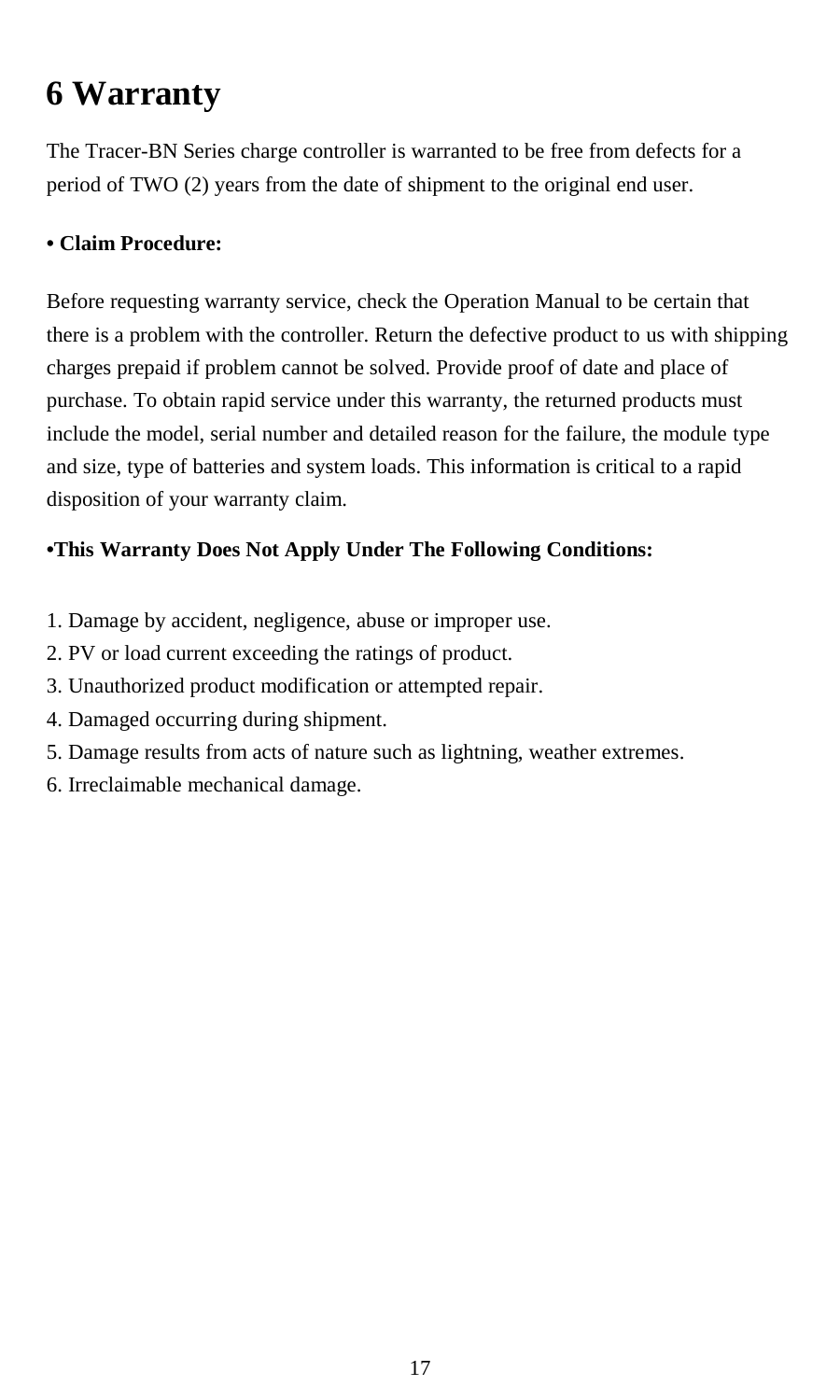## **7 Technical Specifications**

## • **Electrical Parameters Table 7-1**

 $\overline{\Gamma}$ 

| Nominal system voltage         | 12VDC / 24VDC Auto work             |
|--------------------------------|-------------------------------------|
|                                | Tracer1215BN<br>10A                 |
|                                | 20A<br>Tracer2215BN                 |
| Rated charge current           | Tracer3215BN<br>30A                 |
|                                | Tracer4215BN<br>40A                 |
|                                | 10A<br>Tracer1215BN                 |
| Rated discharge current        | Tracer2215BN<br>20A                 |
|                                | Tracer3215BN<br>20A                 |
|                                | Tracer4215BN<br>20A                 |
| Maximum battery voltage        | 32V                                 |
| Max. solar input voltage       | 150VDC                              |
|                                | Tracer1215BN 130W (12V) 260W (24V)  |
|                                | Tracer2215BN 260W (12V) 520W (24V)  |
| Max. PV input power            | Tracer3215BN 390W (12V) 780W (24V)  |
|                                | Tracer4215BN 520W (12V) 1040W (24V) |
| Self-consumption*              | $\leq$ 50mA(12V) $\leq$ 27mA(24V)   |
| Charge circuit voltage drop    | < 0.26 V                            |
| Discharge circuit voltage drop | < 0.15V                             |
| Temperature compensate         | $-3mV/C/2V$ (default)               |
| coefficient                    |                                     |
| Communication                  | RS485(RJ45 interface)               |

Description Parameter

**Battery Voltage Parameters (parameters is in 12V system at 25**℃**, please use double value in 24V.)**

Ī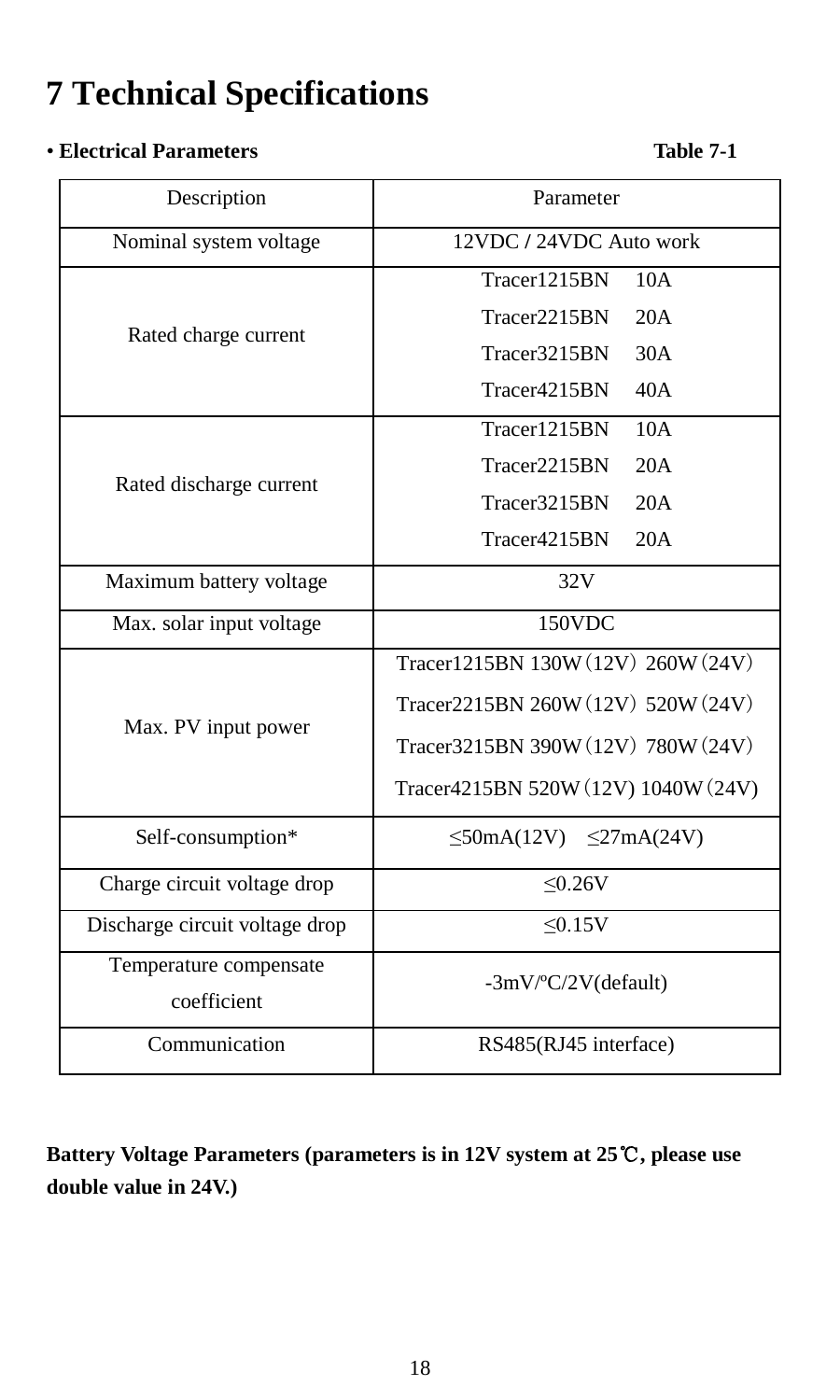## • **Control Parameters Table 7-2**

| Battery charging setting                                 | Gel      | Sealed             | Flooded  | User       |
|----------------------------------------------------------|----------|--------------------|----------|------------|
| Over Voltage Disconnect<br>Voltage                       | 16.0V    | 16.0V              | 16.0V    | $9 - 17V$  |
| <b>Charging Limit Voltage</b>                            | 15.0V    | 15.0V              | 15.0V    | $9 - 17V$  |
| Over Voltage Reconnect<br>Voltage                        | 15.0V    | 15.0V              | 15.0V    | $9 - 17V$  |
| <b>Equalize Charging Voltage</b>                         |          | 14.6V              | 14.8V    | $9 - 17V$  |
| <b>Boost Charging Voltage</b>                            | 14.2V    | 14.4V              | 14.6V    | $9 - 17V$  |
| <b>Float Charging Voltage</b>                            | 13.8V    | 13.8V              | 13.8V    | $9 - 17V$  |
| <b>Boost Reconnect Charging</b><br>Voltage               | 13.2V    | 13.2V              | 13.2V    | $9 - 17V$  |
| Low Voltage Reconnect<br>Voltage                         | 12.6V    | 12.6V              | 12.6V    | $9 - 17V$  |
| <b>Under Voltage Warning</b><br><b>Reconnect Voltage</b> | 12.2V    | 12.2V              | 12.2V    | $9 - 17V$  |
| Under Volt. Warning Volt.                                | 12.0V    | 12.0V              | 12.0V    | $9 - 17V$  |
| Low Volt. Disconnect Volt.                               | 11.1V    | $11.1\overline{V}$ | 11.1V    | $9 - 17V$  |
| Discharging Limit Voltage                                | 10.6V    | 10.6V              | 10.6V    | $9 - 17V$  |
| <b>Equalize Duration</b>                                 |          | $2$ hrs.           | $2$ hrs. | $0-3$ hrs. |
| <b>Boost Duration</b>                                    | $2$ hrs. | $2$ hrs.           | $2$ hrs. | $0~3$ hrs. |

**Notes: User type is the user defined battery type. The default value is the same as sealed type. When modify it, please follow the below logistic relation:**

a ) Over Voltage Disconnect Voltage > Charging Limit Voltage ≥ Equalize Charging Voltage ≥ Boost Charging Voltage ≥ Float Charging Voltage > Boost Reconnect Charging Voltage.

b ) Over Voltage Disconnect Voltage > Over Voltage Reconnect Voltage

c) Low Voltage Reconnect Voltage > Low Voltage Disconnect Voltage ≥ Discharging Limit Voltage.

d ) Under Voltage Warning Reconnect Voltage > Under Voltage Warning Voltage ≥ Discharging Limit Voltage.

e ) Boost Reconnect Charging voltage > Low Voltage Disconnect Voltage.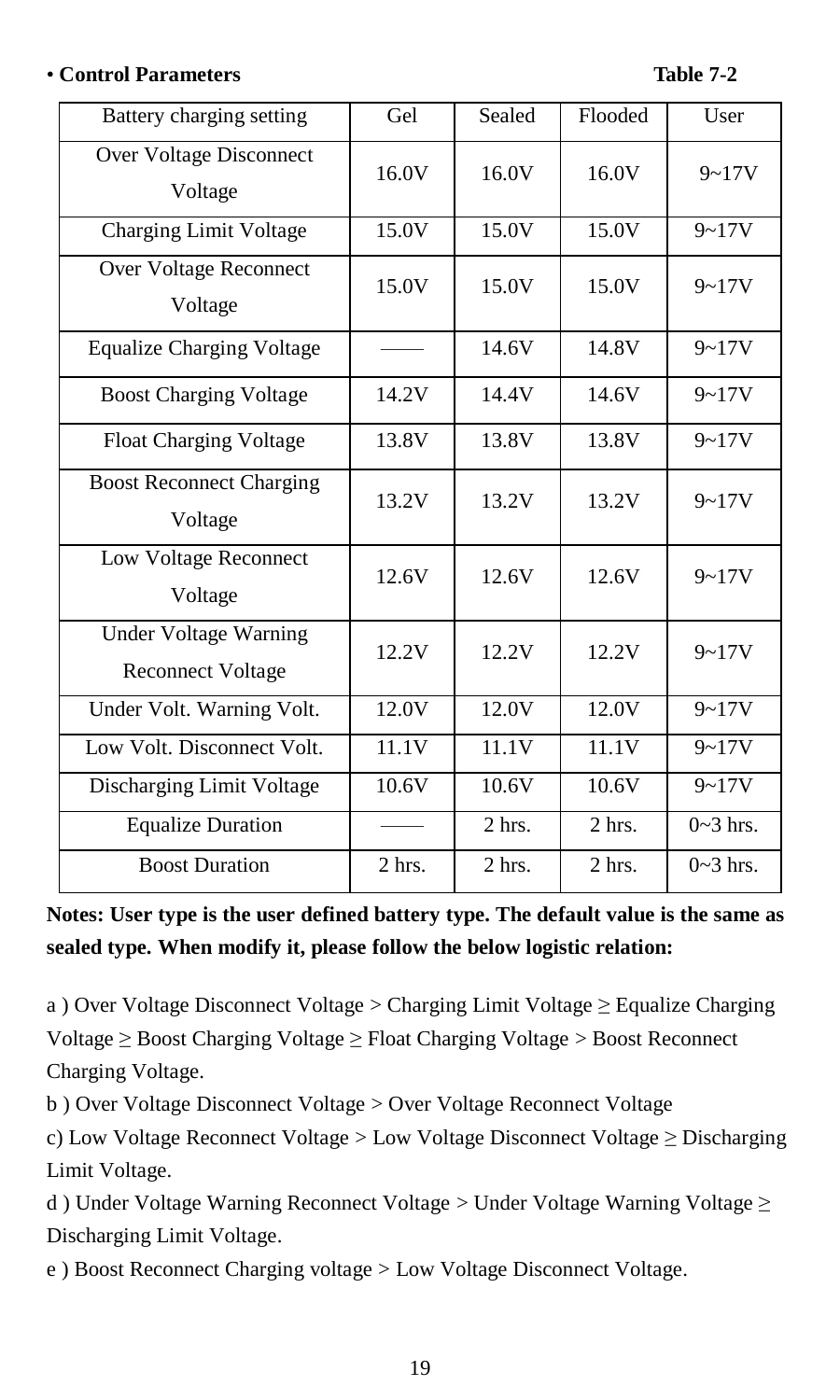## • **Environmental Parameters Table 7-3**

| Environmental       | Parameter                          |
|---------------------|------------------------------------|
| Ambient temperature |                                    |
| range               | $-35^{\circ}$ Cto $+55^{\circ}$ C  |
| Storage temperature |                                    |
| range               | $-35^{\circ}$ C to $+80^{\circ}$ C |
| Humidity range      | $\leq$ 95%(NC)                     |
| Enclosure           | <b>IP30</b>                        |
| Altitude            | $<$ 3000 m                         |

## **• Mechanical Parameters (Tracer1215BN) Table 7-4**

| Mechanical         | Parameter                    |
|--------------------|------------------------------|
| Dimension          | 196mm x 117.8mm x 36mm       |
| Mounting dimension | Detail in dimensions drawing |
| Mounting hole size | $\Phi$ 4.7                   |
| Power cable        | 4mm <sup>2</sup>             |
| Weight             | 0.9kg                        |

## **• Mechanical Parameters (Tracer2215BN) Table 7-5**

| Mechanical         | Parameter                    |
|--------------------|------------------------------|
| Dimension          | 216.6mm x 142.6mm x 56mm     |
| Mounting dimension | Detail in dimensions drawing |
| Mounting hole size | $\Phi$ 47                    |
| Power cable        | 10mm <sup>2</sup>            |
| Weight             | 1.5kg                        |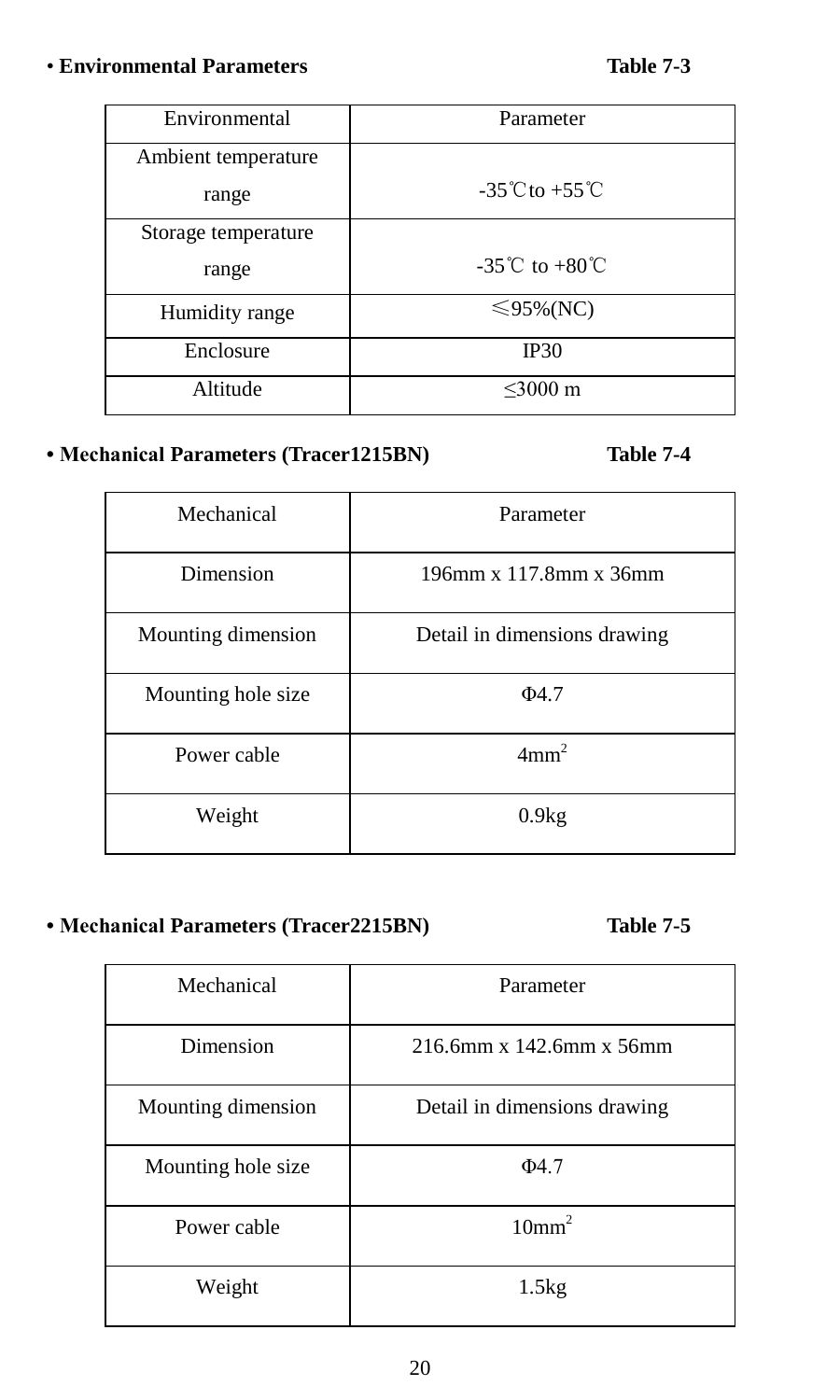## **• Mechanical Parameters (Tracer3215BN) Table 7-6**

| Mechanical         | Parameter                    |
|--------------------|------------------------------|
| Dimension          | 280.7mm x 159.7mm x 60mm     |
| Mounting dimension | Detail in dimensions drawing |
| Mounting hole size | $\Phi$ 47                    |
| Power cable        | 16mm <sup>2</sup>            |
| Weight             | 2.3kg                        |

## **• Mechanical Parameters (Tracer4215BN) Table 7-7**

| Mechanical         | Parameter                    |
|--------------------|------------------------------|
| Dimension          | 302.5mm x 182.7mm x 63.5mm   |
| Mounting dimension | Detail in dimensions drawing |
| Mounting hole size | $\Phi$ 47                    |
| Power cable        | 25mm <sup>2</sup>            |
| Weight             | 2.9kg                        |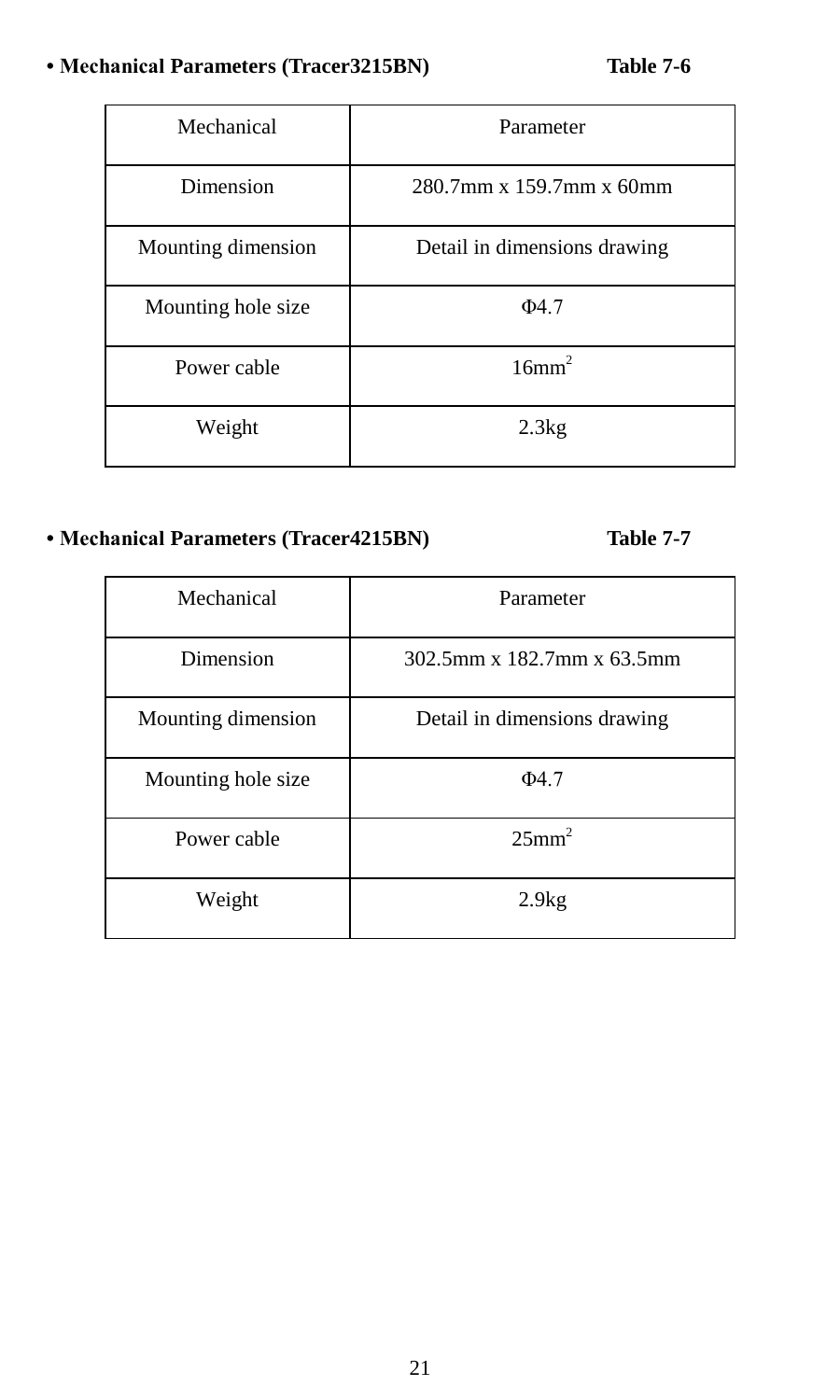## PV Power — Conversion Efficiency Curve **Tracer1215BN Illumination Intensity: 1000W/m<sup>2</sup>Temp: 25ºC**

1. Solar Module MPP Voltage(16.5V, 34V, 66V) **/** Nominal System Voltage(12V)





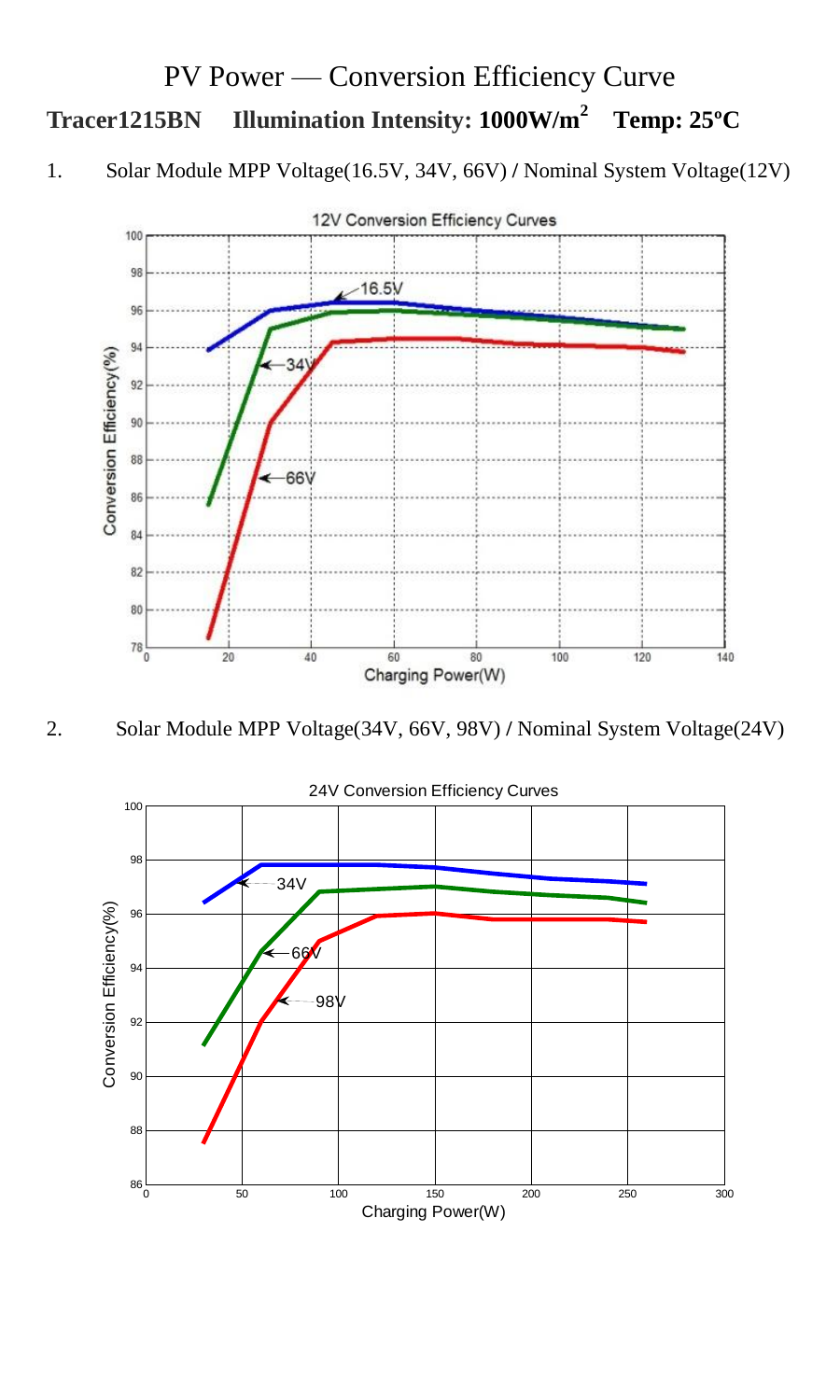#### **Tracer2215BN Illumination Intensity: 1000W/ m 2 Temp: 25ºC**

1. Solar Module MPP Voltage(16.5V, 33V, 66V) / Nominal System Voltage(12V)



2. Solar Module MPP Voltage(33V, 66V, 98V) / Nominal System Voltage(24V)



24V Conversion Efficiency Curves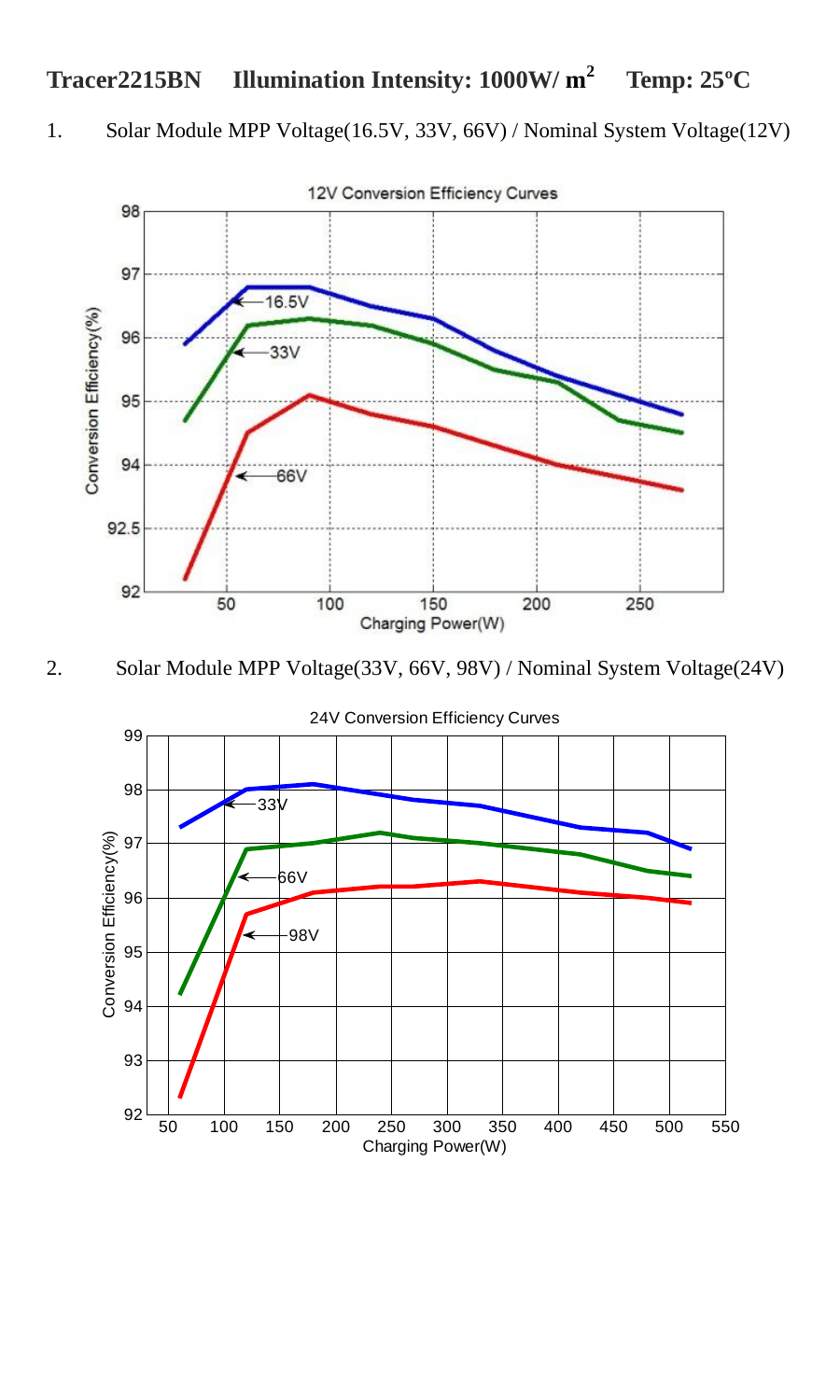#### **Tracer3215BN Illumination Intensity: 1000W/ m 2 Temp: 25ºC**

1. Solar Module MPP Voltage(16.5V, 33V, 66V) / Nominal System Voltage(12V)



2. Solar Module MPP Voltage(33V, 66V, 98V) / Nominal System Voltage(24V)



24V Conversion Efficiency Curves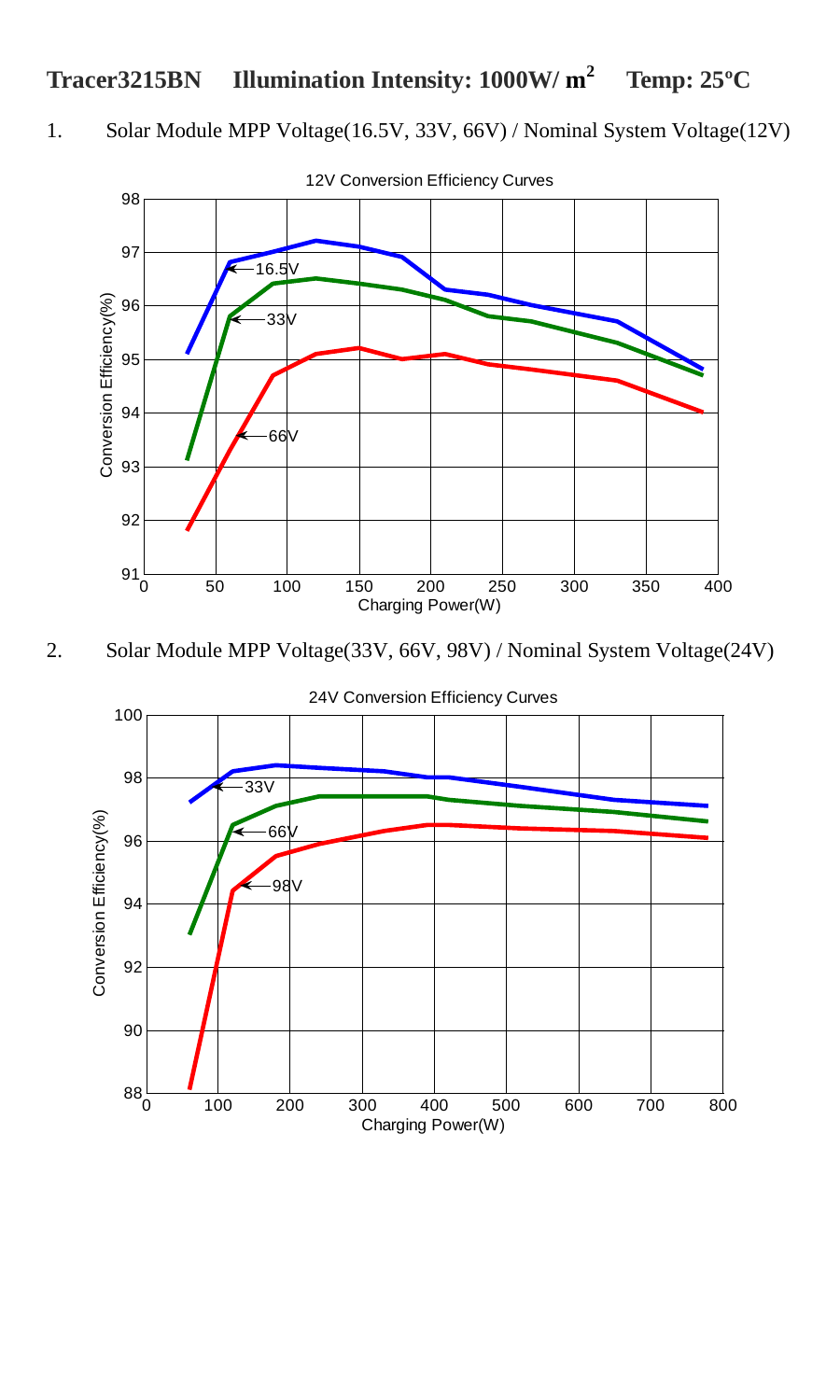#### **Tracer4215BN Illumination Intensity: 1000W/ m 2 Temp: 25ºC**

1. Solar Module MPP Voltage(16.5V, 33V, 66V) / Nominal System Voltage(12V)



2. Solar Module MPP Voltage(33V, 66V, 98V) / Nominal System Voltage(24V)

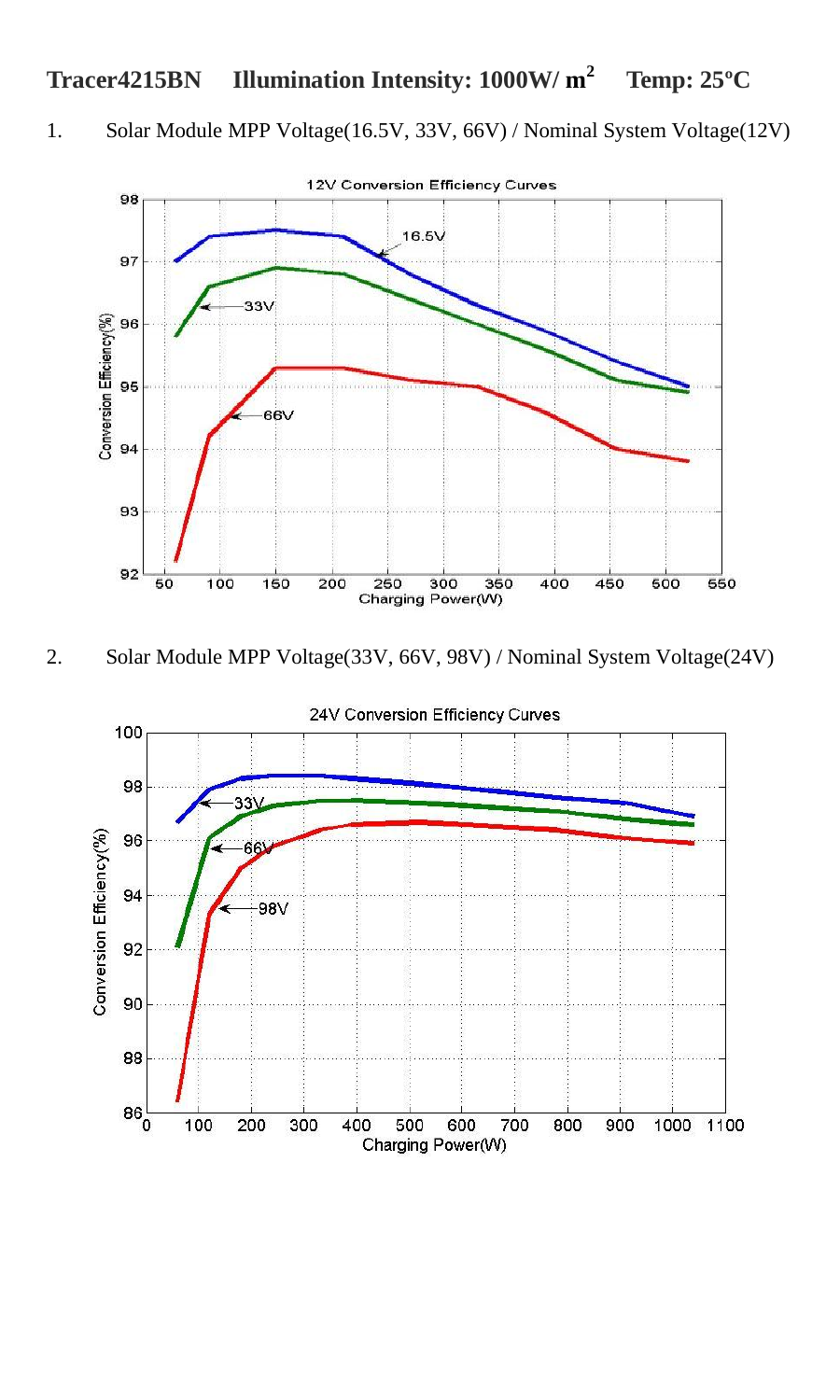Tracer1215BN Dimensions (mm)

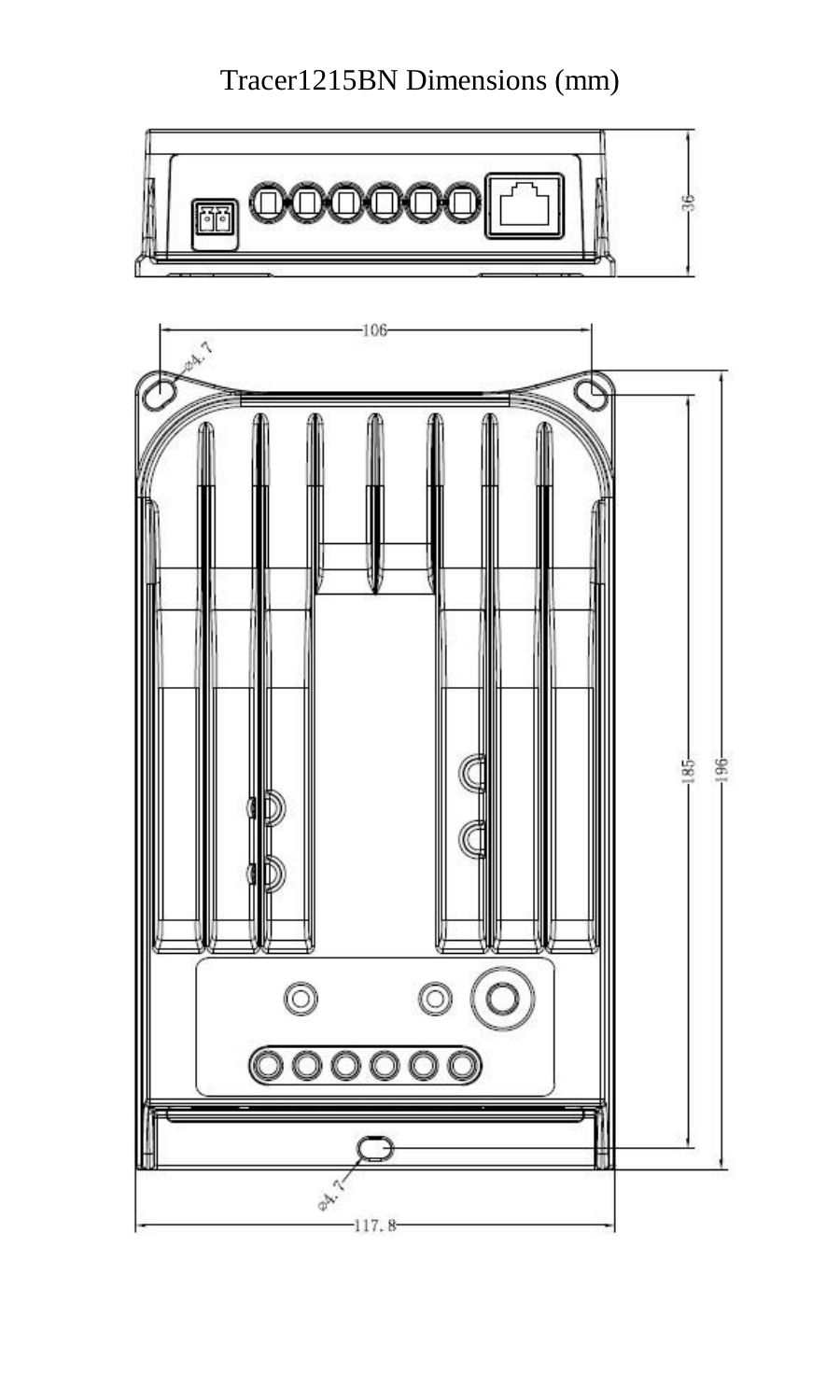Tracer2215BN Dimensions (mm)



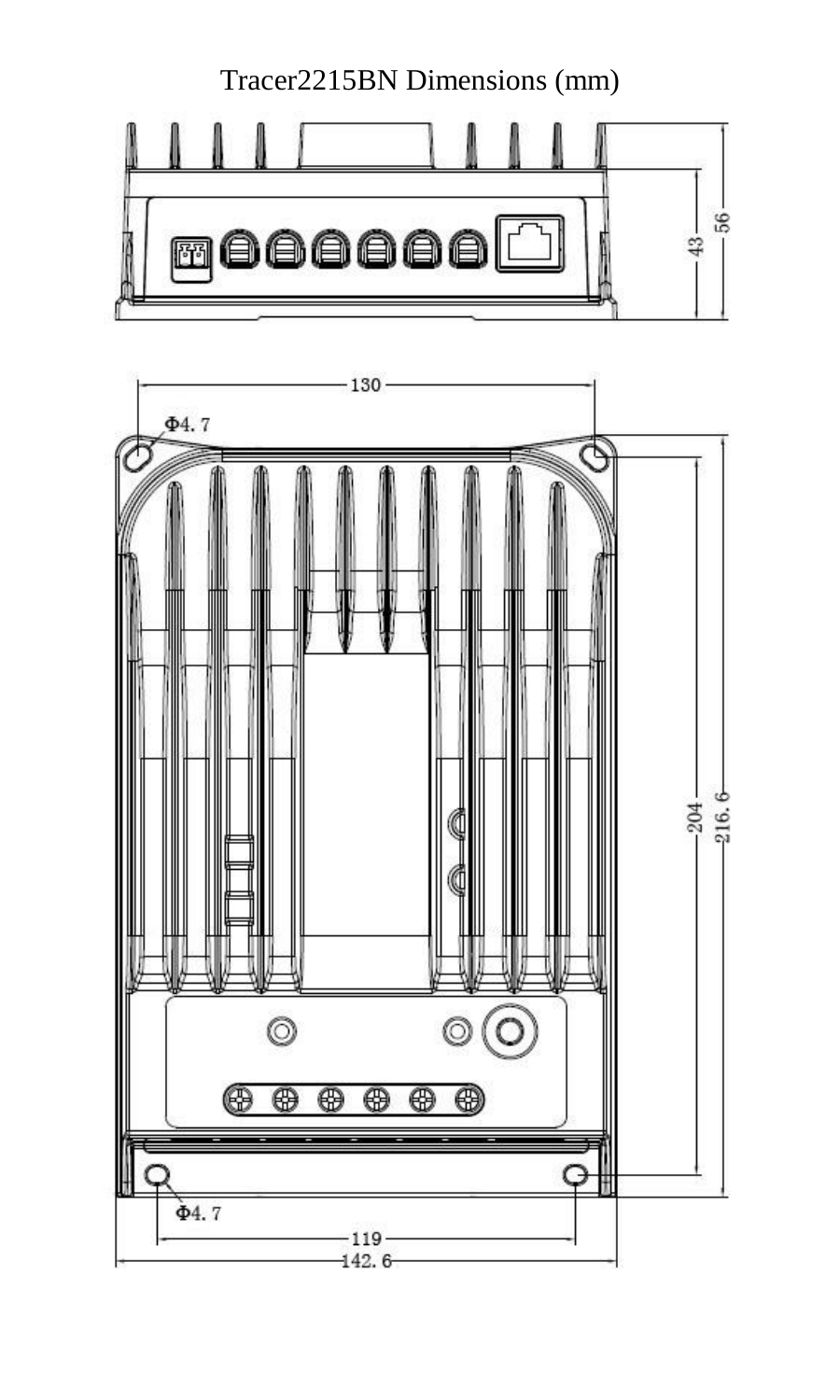Tracer3215BN Dimensions (mm)



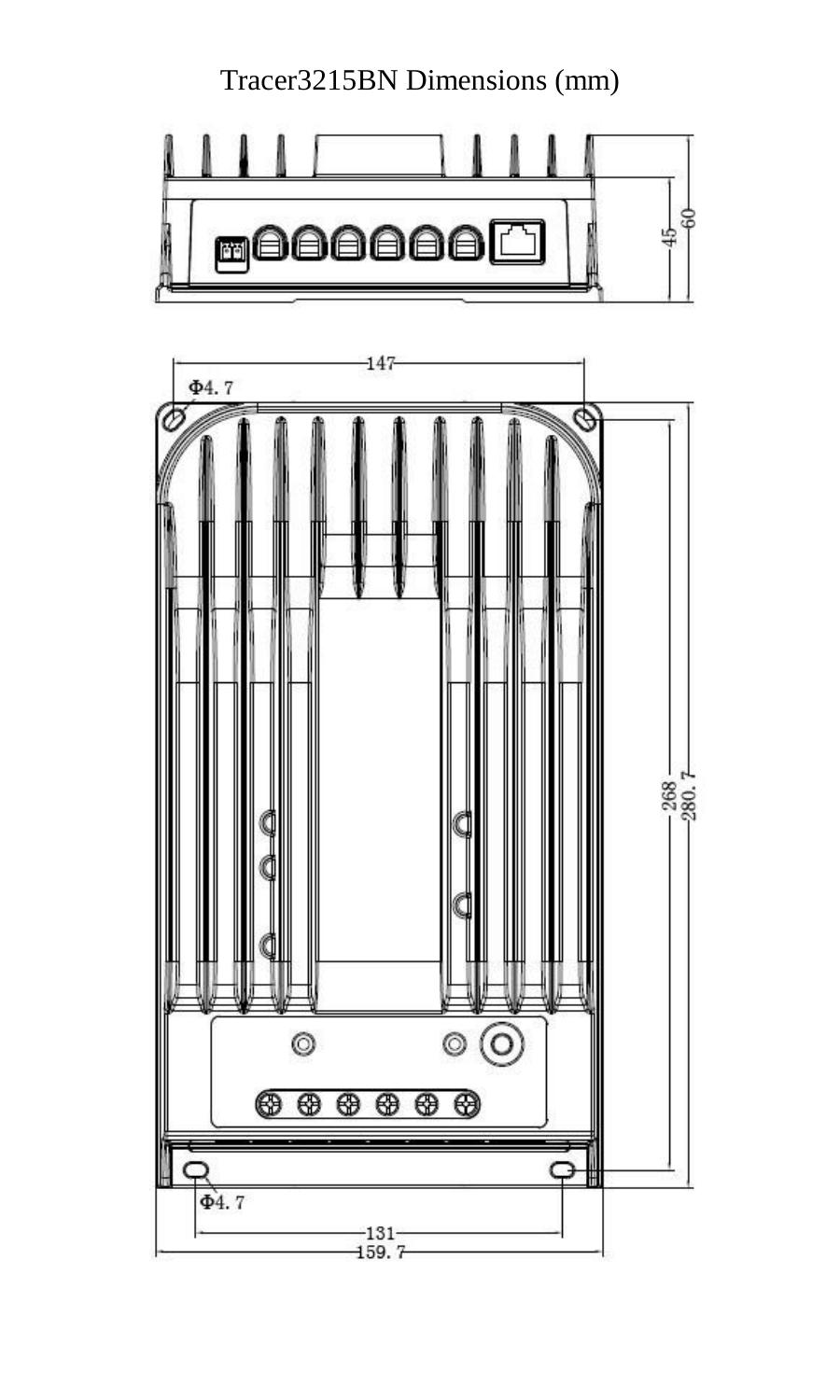Tracer4215BN Dimensions (mm)